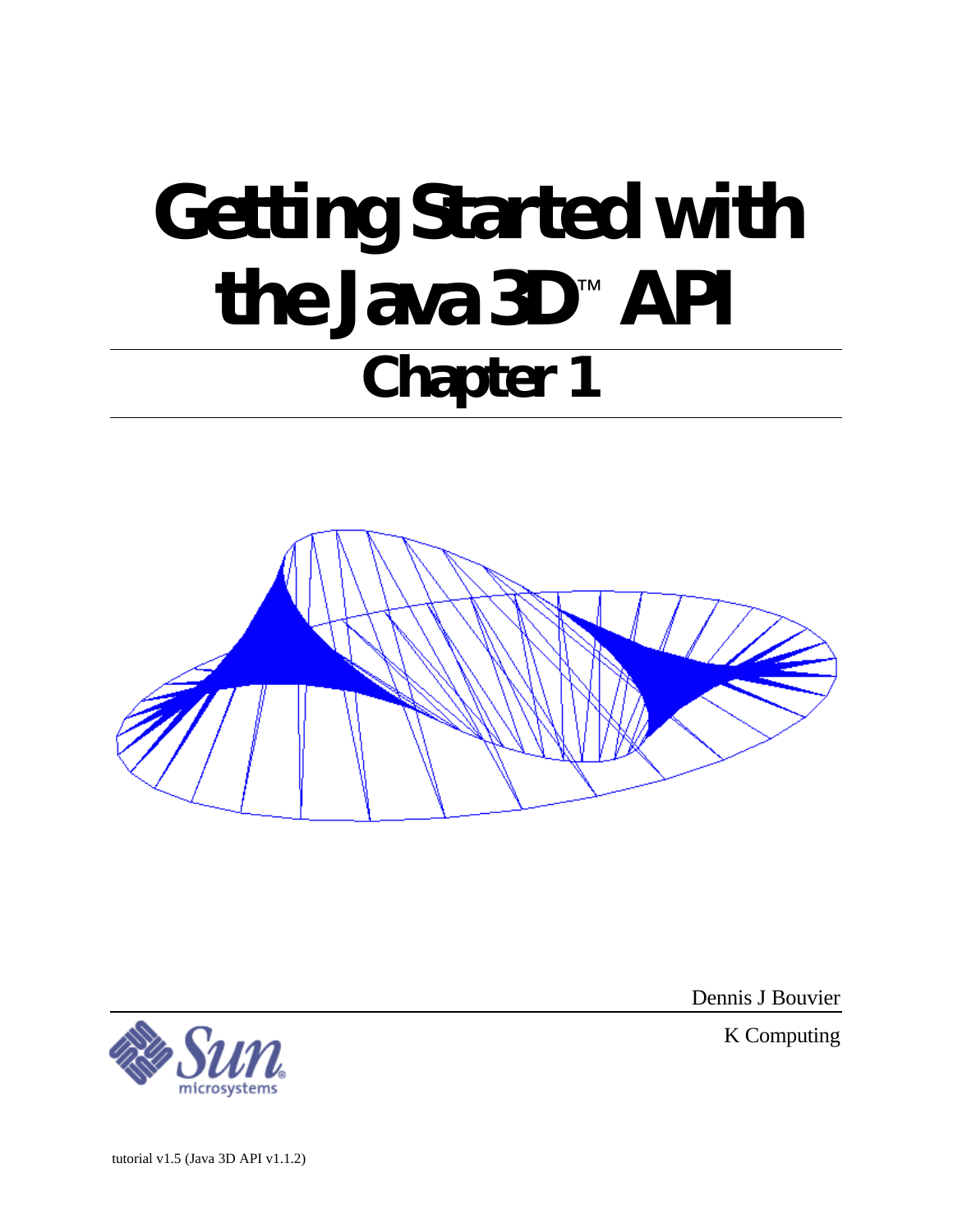© 1999 Sun Microsystems, Inc. 2550 Garcia Avenue, Mountain View, California 94043-1100 U.S.A

All Rights Reserved.

The information contained in this document is subject to change without notice.

SUN MICROSYSTEMS PROVIDES THIS MATERIAL "AS IS" AND MAKES NO WARRANTY OF ANY KIND, EXPRESSED OR IMPLIED, INCLUDING, BUT NOT LIMITED TO, THE IMPLIED WARRANTIES OF MERCHANTABILITY AND FITNESS FOR A PARTICULAR PURPOSE. SUN MICROSYSTEMS SHALL NOT BE LIABLE FOR ERRORS CONTAINED HEREIN OR FOR INCIDENTAL OR CONSEQUENTIAL DAMAGES (INCLUDING LOST PROFITS IN CONNECTION WITH THE FURNISHING, PERFORMANCE OR USE OF THIS MATERIAL, WHETHER BASED ON WARRANTY, CONTRACT, OR OTHER LEGAL THEORY).

THIS DOCUMENT COULD INCLUDE TECHNICAL INACCURACIES OR TYPOGRAPHICAL ERRORS. CHANGES ARE PERIODICALLY MADE TO THE INFORMATION HEREIN; THESE CHANGES WILL BE INCORPORATED IN NEW EDITIONS OF THE PUBLICATION. SUN MICROSYSTEMS, INC. MAY MAKE IMPROVEMENTS AND/OR CHANGES IN THE PRODUCT(S) AND/OR PROGRAM(S) DESCRIBED IN THIS PUBLICATION AT ANY TIME.

Some states do not allow the exclusion of implied warranties or the limitations or exclusion of liability for incidental or consequential damages, so the above limitations and exclusion may not apply to you. This warranty gives you specific legal rights, and you also may have other rights which vary from state to state.

Permission to use, copy, modify, and distribute this documentation for NON-COMMERCIAL purposes and without fee is hereby granted provided that this copyright notice appears in all copies.

This documentation was prepared for Sun Microsystems by K Computing (530 Showers Drive, Suite 7-225, Mountain View, CA 94040, 770-982-7881, www.kcomputing.com). For further information about course development or course delivery, please contact either Sun Microsystems or K Computing.

Java, JavaScript, Java 3D, HotJava, Sun, Sun Microsystems, and the Sun logo are trademarks or registered trademarks of Sun Microsystems, Inc. All other product names mentioned herein are the trademarks of their respective owners.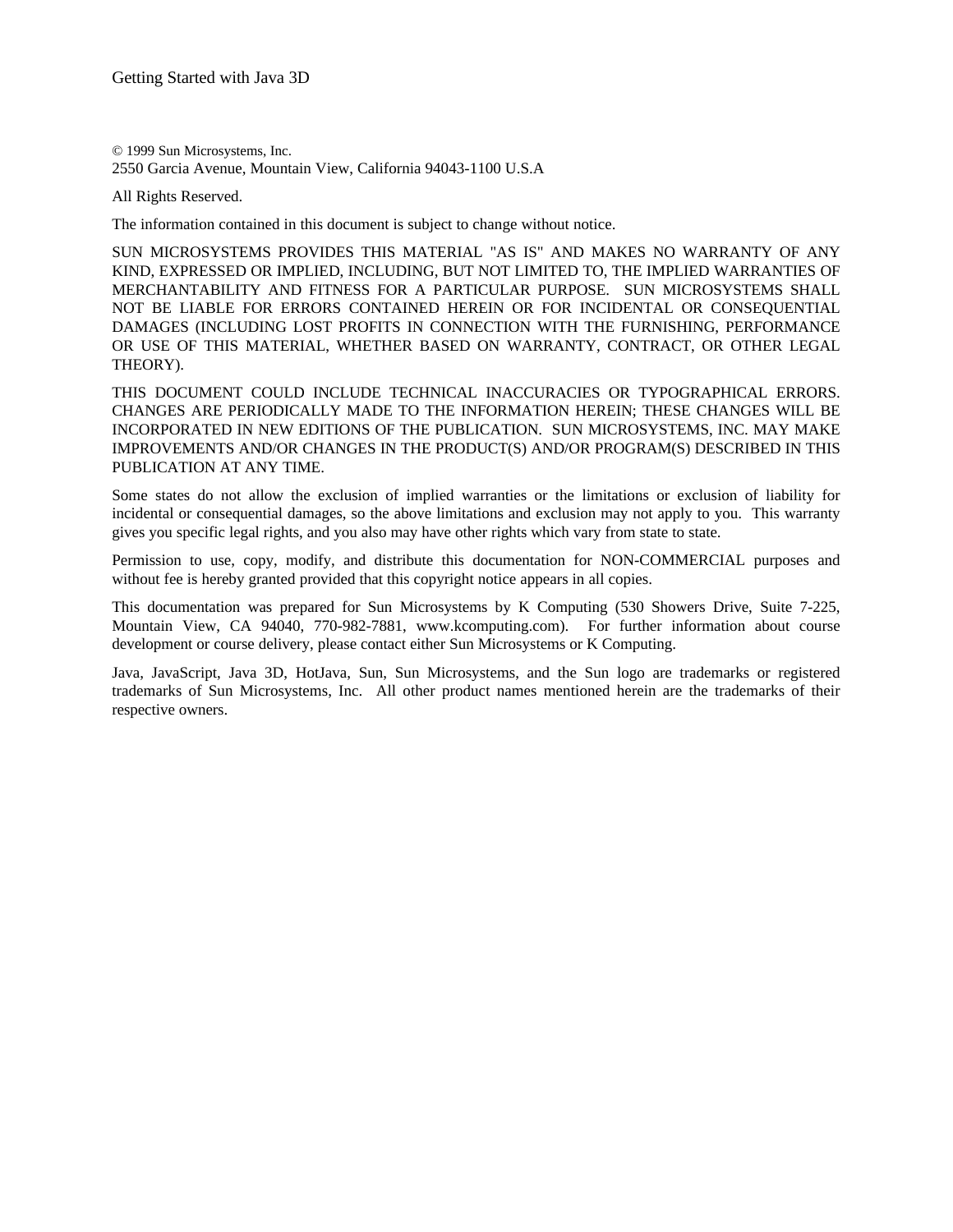# Table of Contents

| Chapter 1:                                                                 |
|----------------------------------------------------------------------------|
|                                                                            |
|                                                                            |
| 1.1                                                                        |
| 12                                                                         |
| 1.3.1                                                                      |
|                                                                            |
| $1.5^{\circ}$                                                              |
|                                                                            |
| 1.6.1                                                                      |
|                                                                            |
|                                                                            |
|                                                                            |
| 1.8.1                                                                      |
| 1.8.2                                                                      |
|                                                                            |
| 1.9.1                                                                      |
| 1.9.2                                                                      |
| 1.9.3                                                                      |
| 1.9.4                                                                      |
| Transformation and Behavior Combination Example: HelloJava3Dd1-30<br>1.9.5 |
|                                                                            |
|                                                                            |
|                                                                            |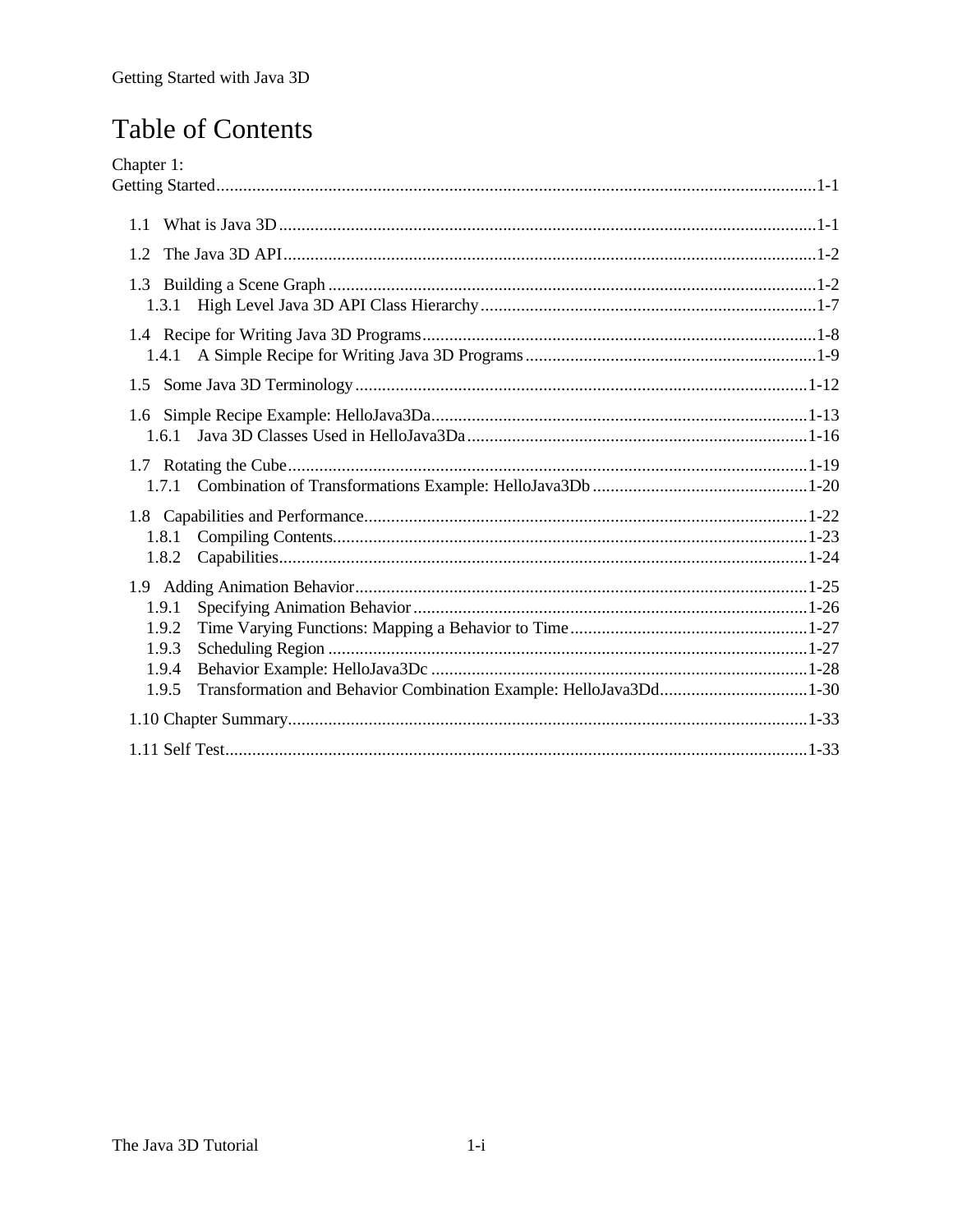# Figures

| Figure 1-9 Conceptual Drawing of Image Plate and Eye Position in a Virtual Universe1-11 |  |
|-----------------------------------------------------------------------------------------|--|
|                                                                                         |  |
|                                                                                         |  |
|                                                                                         |  |
| Figure 1-13 Scene Graph for Content Branch Graph Created in Code Fragment 1-51-20       |  |
|                                                                                         |  |
|                                                                                         |  |
|                                                                                         |  |
|                                                                                         |  |
|                                                                                         |  |
| Figure 1-19 An Image of the ColorCube in Rotation as Rendered by HelloJava3Dc1-30       |  |
|                                                                                         |  |
| Figure 1-21 An Image of the ColorCube in Rotation as Rendered by HelloJava3Dd1-32       |  |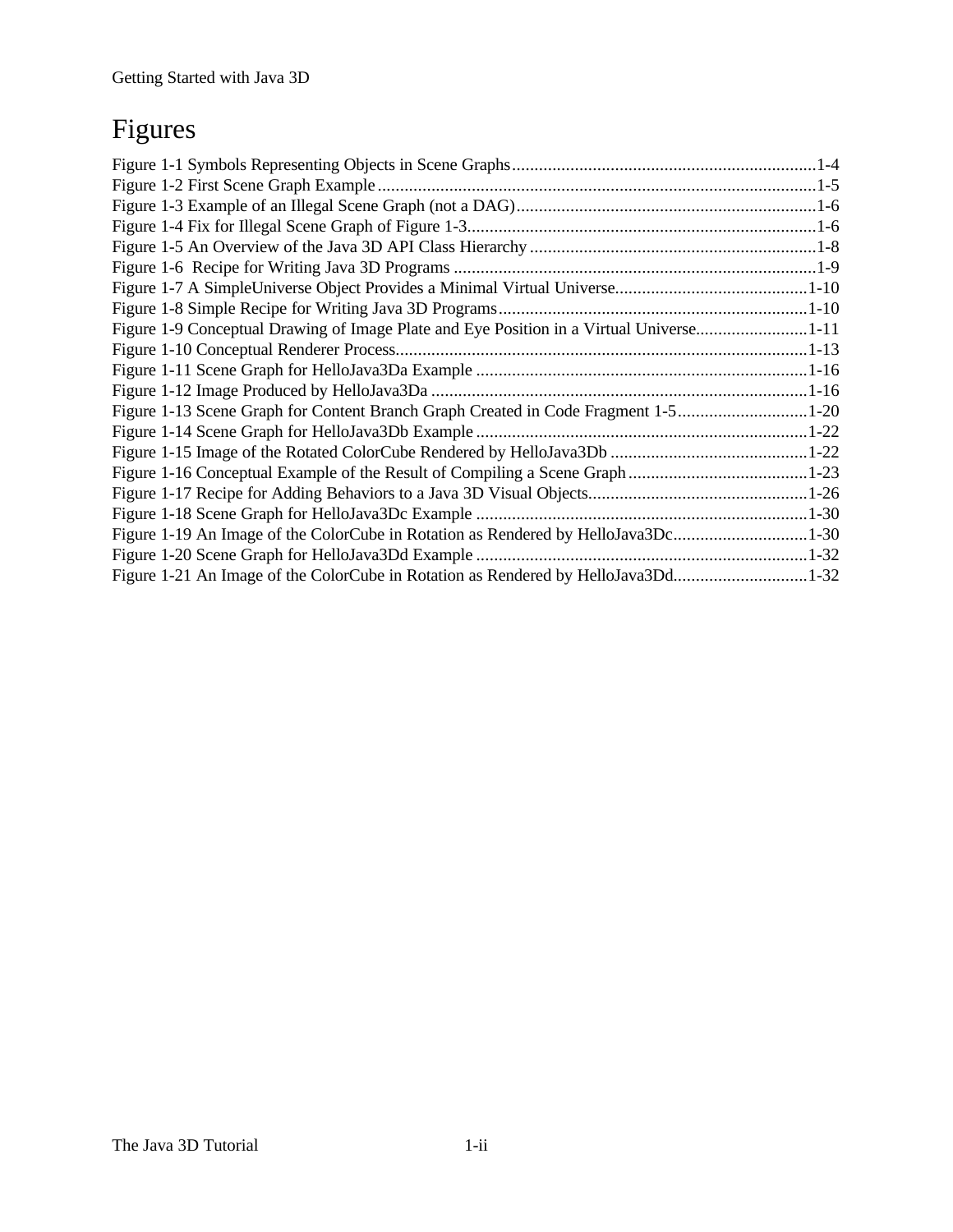# Code Fragments

| Code Fragment 1-7 createSceneGraph method with RotationInterpolator Behavior1-29    |  |
|-------------------------------------------------------------------------------------|--|
| Code Fragment 1-8 Content Branch for Rotated Spinning ColorCube of HelloJava3Dd1-31 |  |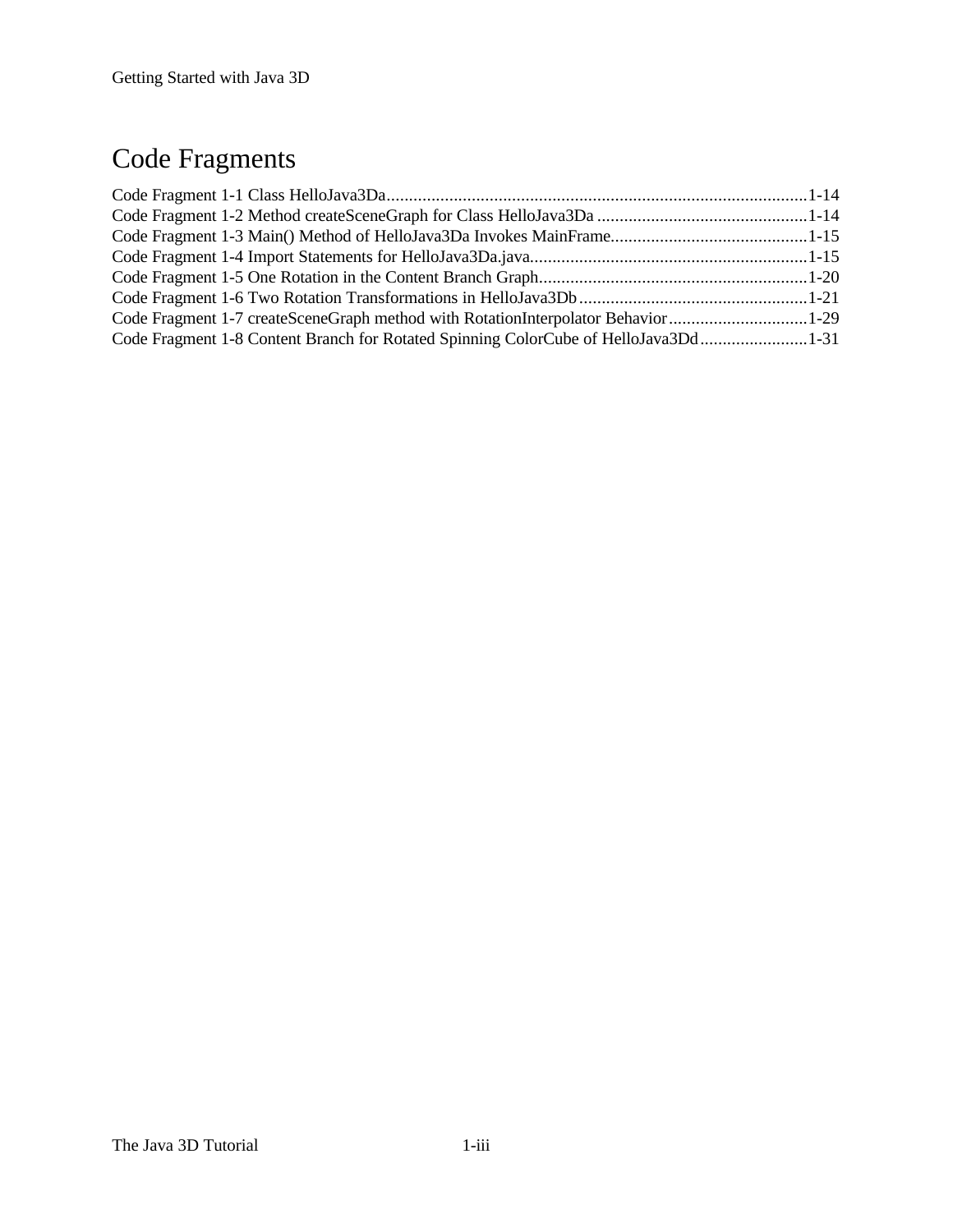# Reference Blocks

### **Preface to Chapter 1**

This document is the first part of a tutorial on using the Java 3D API. Additional chapters and the full preface to this material is presented in the Module 0 document available at: http://java.sun.com/products/javamedia/3d/collateral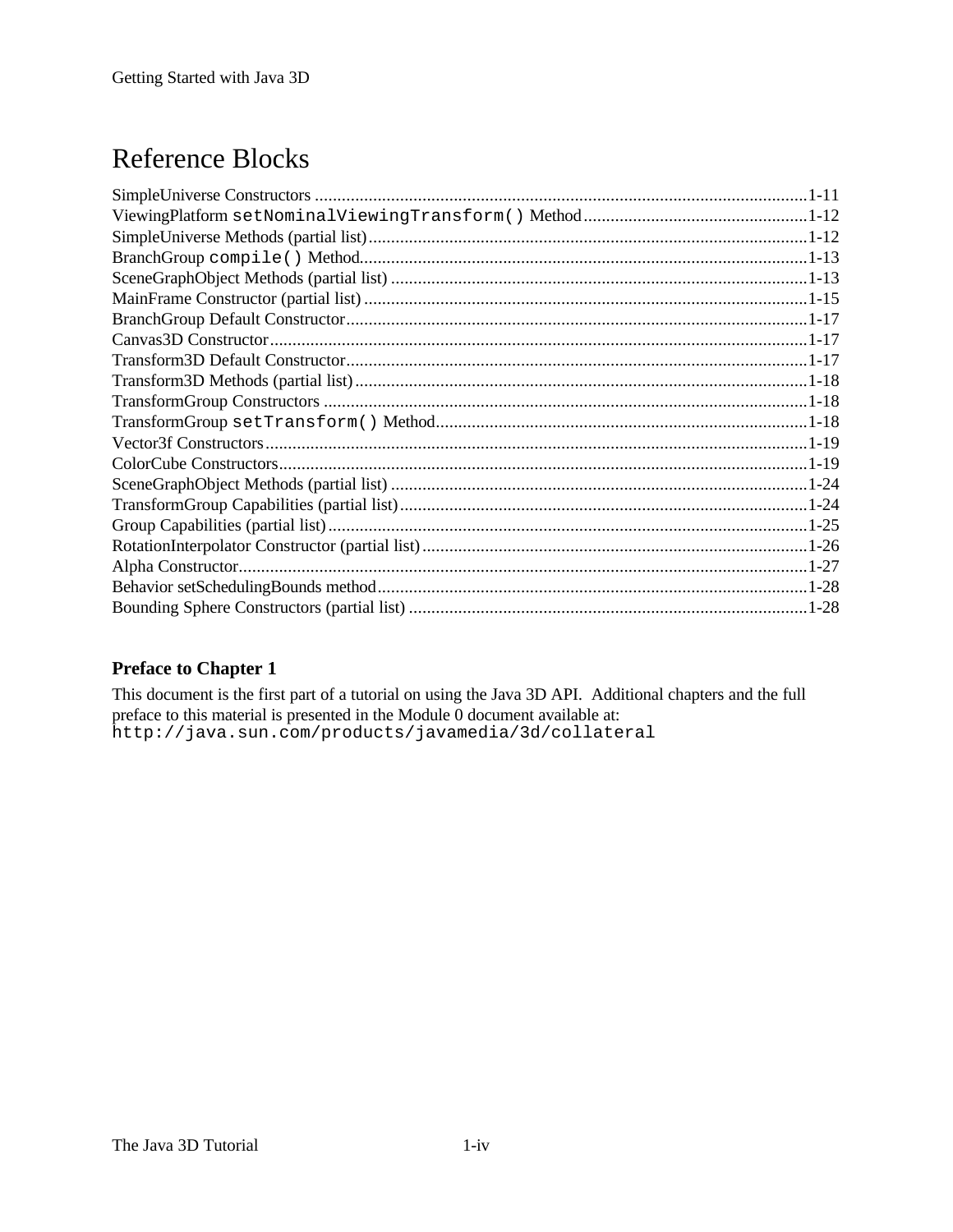# CHAPTER 1 Getting Started



# <span id="page-6-0"></span>**Chapter Objectives**

After reading this chapter, you will:

- Be able to explain in general terms what Java 3D is
- <span id="page-6-1"></span>• Be able to describe the basic structure of Java 3D programs
- Recognize many classes from the Java 3D API
- Be able to write some simple animated Java 3D programs

 $T$ he Java 3D API is an interface for writing programs to display and interact with three-dimensional graphics. Java 3D is a standard extension to the Java 2 JDK. The API provides a collection of high-level constructs for creating and manipulating 3D geometry and structures for rendering that geometry. Java 3D provides the functions for creation of imagery, visualizations, animations, and interactive 3D graphics application programs.

# **1.1 What is the Java 3D API?**

The Java 3D API is a hierarchy of Java classes which serve as the interface to a sophisticated threedimensional graphics rendering and sound rendering system. The programmer works with high-level constructs for creating and manipulating 3D geometric objects. These geometric objects reside in a virtual universe, which is then rendered. The API is designed with the flexibility to create precise virtual universes of a wide variety of sizes, from astronomical to subatomic.

Despite all this functionality, the API is still straightforward to use. The details of rendering are handled automatically. By taking advantage of Java threads, the Java 3D renderer is capable of rendering in parallel. The renderer can also automatically optimize for improved rendering performance.

A Java 3D program creates instances of Java 3D objects and places them into a scene graph data structure. The scene graph is an arrangement of 3D objects in a tree structure that completely specifies the content of a virtual universe, and how it is to be rendered.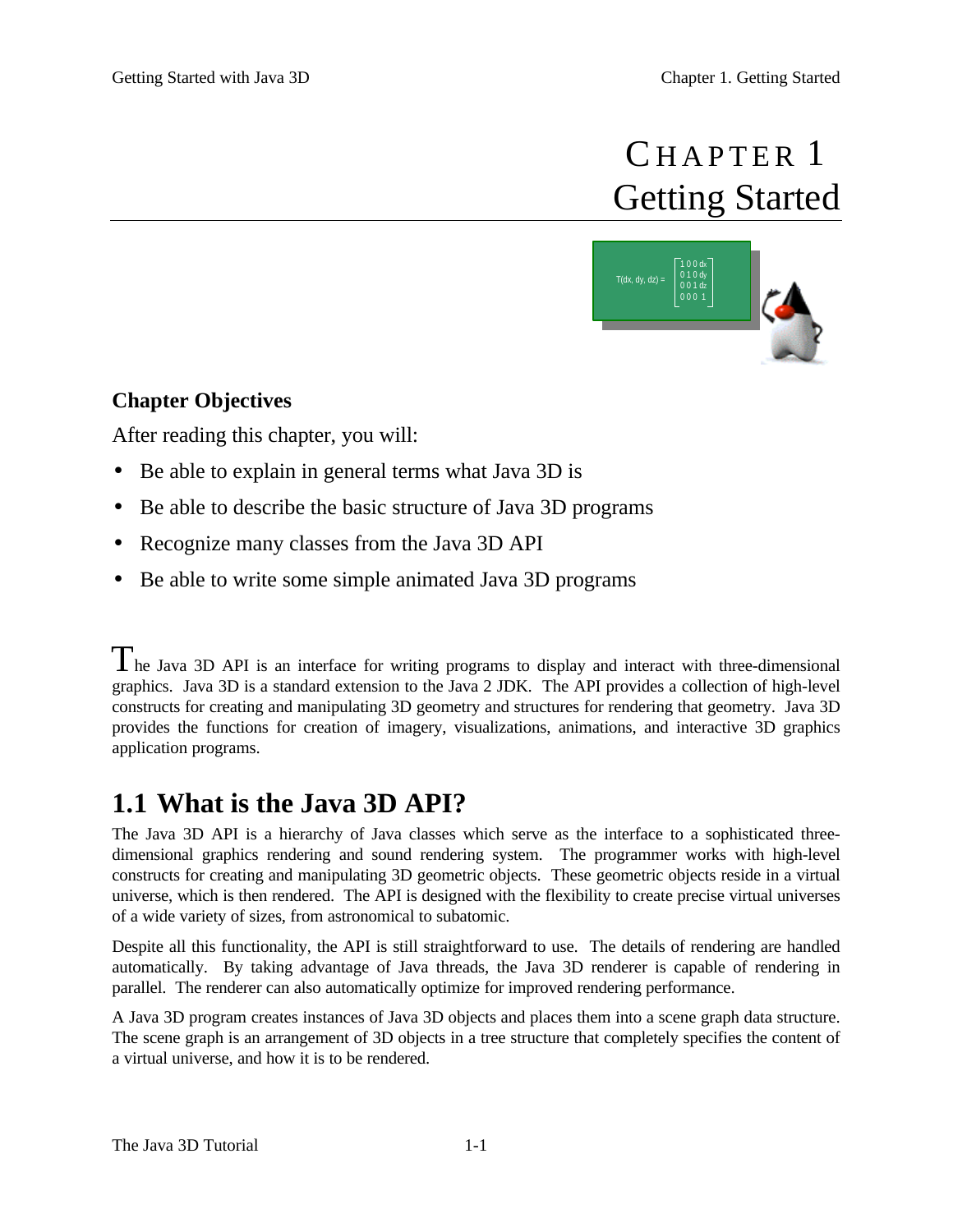<span id="page-7-0"></span>Java 3D programs can be written to run as stand alone applications, as applets in browsers which have been extended to support Java 3D, or both<sup>1</sup>.

# **1.2 The Java 3D API**

Every Java 3D program is at least partially assembled from objects from the Java 3D class hierarchy. This collection of objects describes a *virtual universe*, which is to be rendered. The API defines over 100 classes presented in the javax.media.j3d package. These classes are commonly referred to as the Java 3D *core classes*.

There are hundreds of fields and methods in the classes of the Java 3D API. However, a simple virtual universe that includes animation can be built with only a few classes. This chapter describes a minimal set of objects and their interactions to render a simple virtual universe.

This chapter includes the development of one simple but complete Java 3D program called HelloJava3D, which displays a rotating cube. The example program is developed incrementally, and presented in multiple versions, to demonstrate each part of the Java 3D programming process. All of the programs used in this tutorial are available electronically. See the "Getting This Tutorial" section in the Preface for more information.

<span id="page-7-1"></span>In addition to the Java 3D core package, other packages are used in writing Java 3D programs. One such package is the com.sun.j3d.utils package that is commonly referred to as the Java 3D *utility classes*. The core class package includes only the lowest-level classes necessary in Java 3D programming. The utility classes are convenient and powerful additions to the core.

The utility classes fall into four major categories: content loaders, scene graph construction aids, geometry classes, and convenience utilities. Future functionality, such as nurbs, likely would be added as utility classes, not in the Java 3D core package. Some utility classes may be moved to the core package in future versions of the Java 3D API.

Using utility classes significantly reduces the number of lines of code in a Java 3D program. In addition to the Java 3D core and utility class packages, every Java 3D program uses classes from the java.awt package and javax.vecmath package. The java.awt package defines the Abstract Windowing Toolkit (AWT). AWT classes create a window to display the rendering. The javax.vecmath package defines vector math classes for points, vectors, matrices, and other mathematical objects.

In the rest of the text, the term *visual object* is used to refer to an 'object in the scene graph' (e.g., a cube or a sphere). The term *object* is used only to refer to an instance of a class. The term *content* is used to refer to visual objects in a scene graph as a whole.

# **1.3 Building a Scene Graph**

A Java 3D virtual universe is created from a *scene graph*. A scene graph is created using instances of Java 3D classes. The scene graph is assembled from objects to define the geometry, sound, lights, location, orientation, and appearance of visual and audio objects.

 $\overline{a}$ 

<sup>&</sup>lt;sup>1</sup> Browser support for Java 3D is available through the Java Plugin, which can be downloaded from java.sun.com. All of the example programs in this tutorial are written as applications.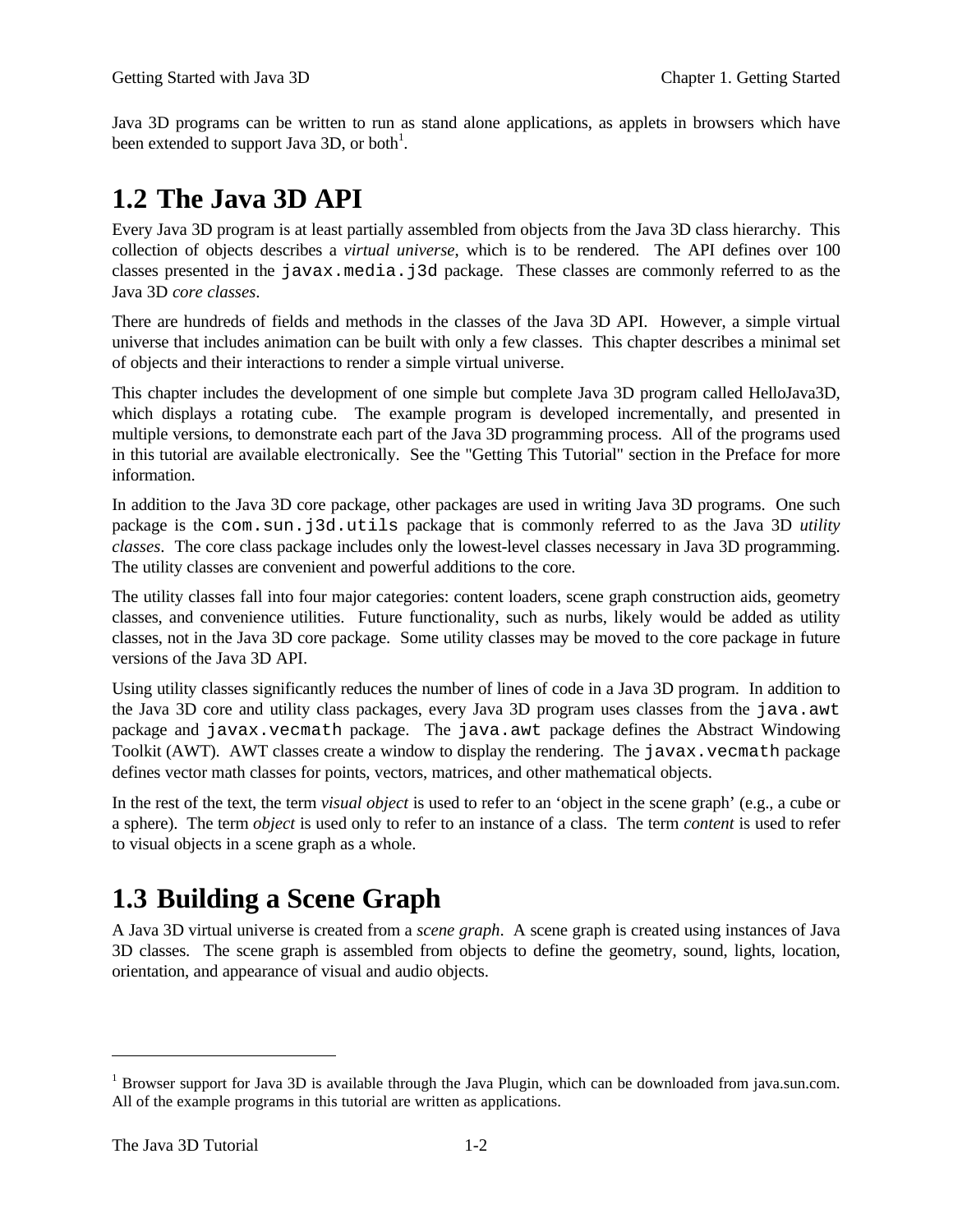A common definition of a graph is a data structure composed of nodes and arcs. A node is a data element, and arc is a relationship between data elements. The nodes in the scene graph are the instances of Java 3D classes. The arcs represent the two kinds of relationships between the Java 3D instances.

The most common relationship is a *parent-child relationship*. A group node can have any number of children but only one parent. A leaf node can have one parent and no children. The other relationship is a *reference*. A reference associates a *NodeComponent* object with a scene graph Node. NodeComponent objects define the geometry and appearance attributes used to render the visual objects.

A Java 3D scene graphs is constructed of Node objects in parent-child relationships forming a tree structure. In a tree structure, one node is the root. Other nodes are accessible following arcs from the root. The arcs of a tree form no cycles. A scene graph is formed from the trees rooted at the Locale objects. The NodeComponents and reference arcs are not part of the scene graph tree.

Only one path exists from the root of a tree to each of the leaves; therefore, there is only one path from the root of a scene graph to each leaf node. The path from the root of a scene graph to a specific leaf node is the leaf node's *scene graph path*. Since a scene graph path leads to exactly one leaf, there is one scene graph path for each leaf in the scene graph.

Each scene graph path in a Java 3D scene graph completely specifies the state information of its leaf. State information includes the location, orientation, and size of a visual object. Consequently, the visual attributes of each visual object depend only on its scene graph path. The Java 3D renderer takes advantage of this fact and renders the leaves in the order it determines to be most efficient. The Java 3D programmer normally does not have control over the rendering order of objects<sup>2</sup>.

Graphic representations of a scene graph can serve as design tool and/or documentation for Java 3D programs. Scene graphs are drawn using standard graphic symbols as shown in Figure 1-1. Java 3D programs may have many more objects than those of the scene graph.

To design a Java 3D virtual universe a scene graph is drawn using the standard set of symbols. After the design is complete, that scene graph drawing is the specification for the program. After the program is complete, the same scene graph is a concise representation of the program (assuming the specification was followed). A scene graph drawn from an existing program documents the scene graph the program creates.

<u>.</u>

 $2^2$  The only control a Java 3D programmer has over the rendering order is with the OrderedGroup class node. This class is not covered in this tutorial. See The Java 3D API Specification for details.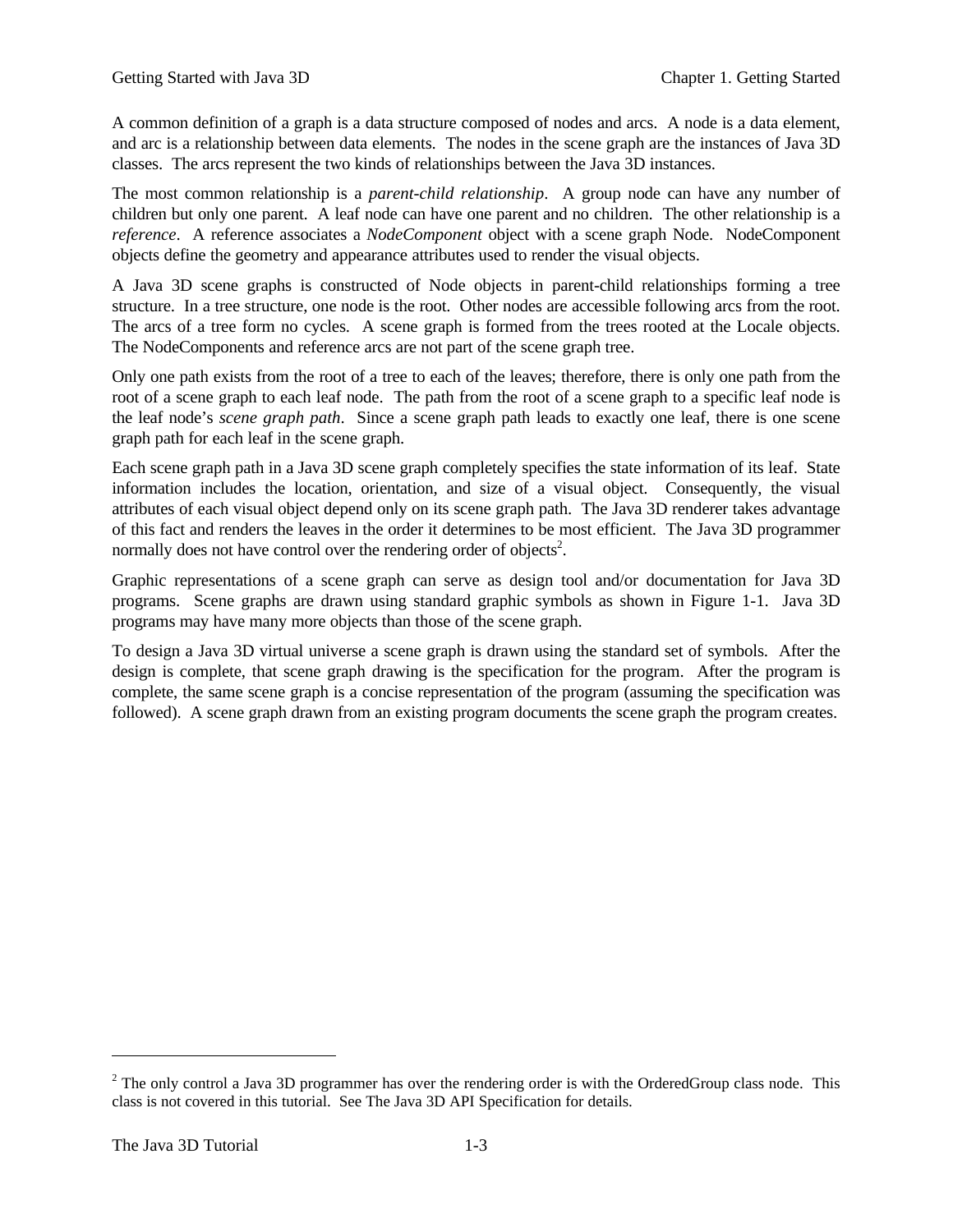

### **Figure 1-1 Symbols Representing Objects in Scene Graphs**

Each of the symbols shown on the left-hand side of Figure 1-1 represents a single object when used in a scene graph. The first two symbols represent objects of specific classes: VirtualUniverse and Locale. The next three symbols on the left represent objects of the Group, Leaf, and NodeComponent classes. These three symbols are often annotated to indicate the subclass of the specific object. The last symbol on the left is used to represent any other class of object.

The solid arrow symbol represents a parent-child relationship between two objects. The dashed arrow is a reference to another object. Referenced objects can be shared among different branches of a scene graph. An example of a simple scene graph is shown in Figure 1-2.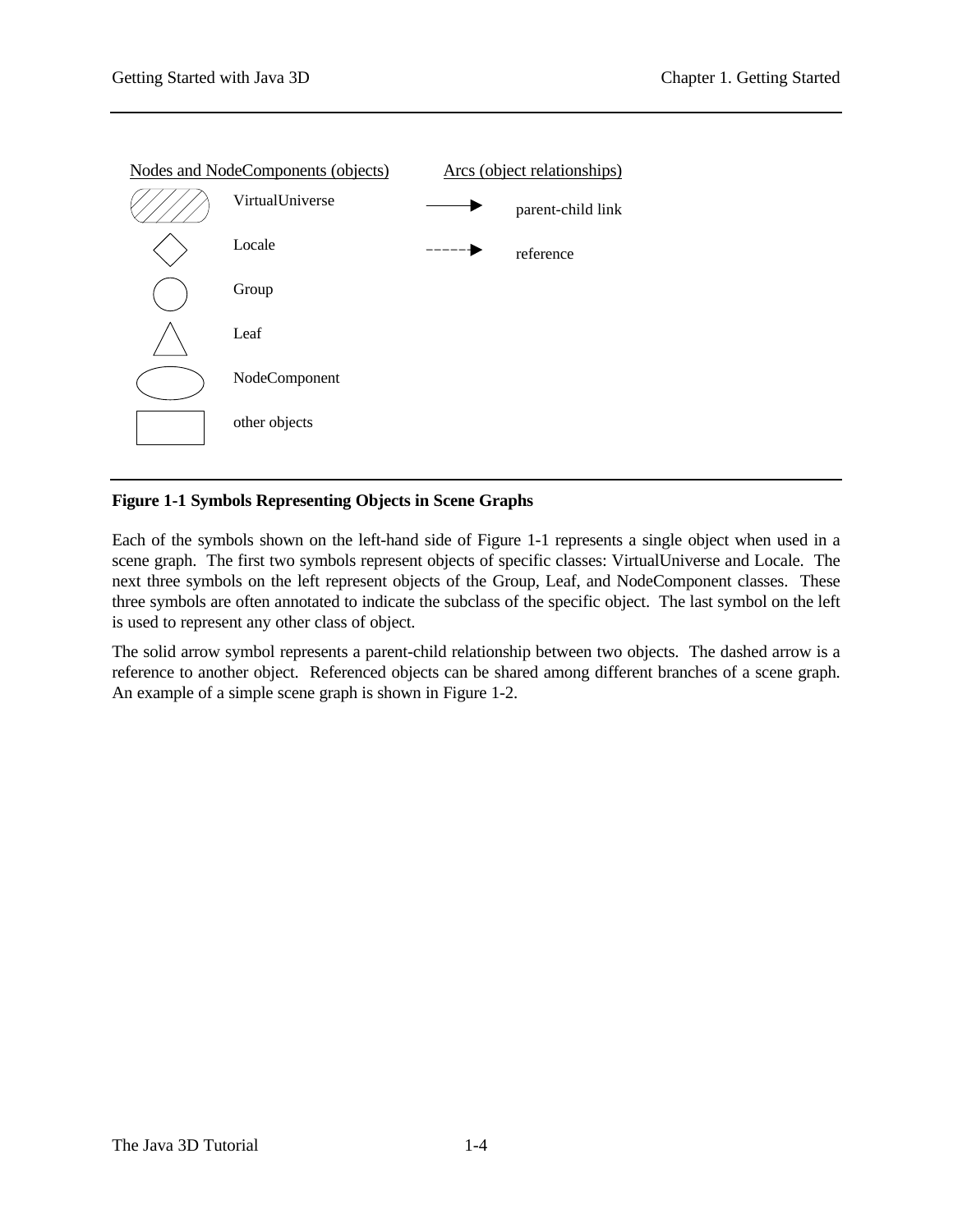

#### **Figure 1-2 First Scene Graph Example**

It is possible to create an illegal scene graph. An example illegal scene graph is shown in Figure 1-3. The scene graph depicted in Figure 1-3 is illegal because it violates the properties for a DAG. The problem lies only with the two TransformGroup objects having the same Shape3D leaf object as children. Remember a Leaf object may have only one parent. In other words, there can only be one path from a Locale object to a leaf (or one path from a leaf to a Locale).

You may think the structure shown in Figure 1-3 defines three visual objects in a virtual universe. It appears as though the scene graph defines two visual objects through re-use of the visual (Shape3D) object on the right-hand side of the figure. Conceptually, each of the TransformGroup objects parenting the shared instance of Shape3D could place an image of the visual object in different locations. However, it is an illegal scene graph since the parent-child arcs do not form a tree. In this example, the result is that the Shape3D object has more than one parent.

The discussion of the tree and DAG structures are correct. However, the Java 3D runtime system reports the mistake in terms of child-parent relationships. One result of the tree structure limitation is that each Shape3D object is restricted to one parent. For the example scene graph of Figure 1-3, a 'multiple parent' exception is reported at runtime. Figure 1-4, with one parent for each Shape3D object, shows one possible fix for this scene graph.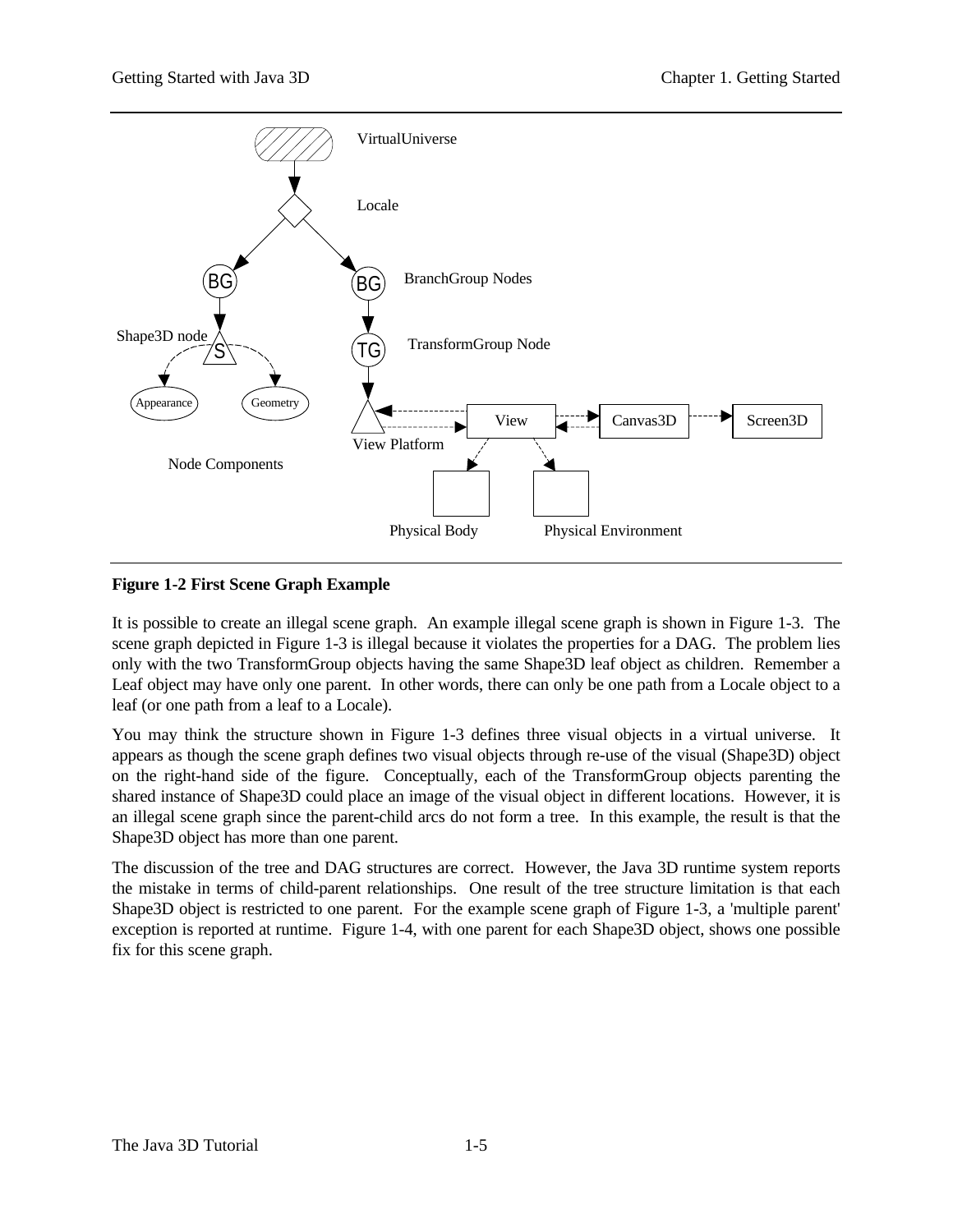

**Figure 1-3 Example of an Illegal Scene Graph**

A Java 3D program that defines an illegal scene graph may compile, but not render. When a Java 3D program that defines an illegal scene graph is run, the Java 3D system detects the problem. When the problem is detected, the Java 3D system will report an exception. The program may still be running and consequently, needs to be stopped. However, no image will be rendered.



**Figure 1-4 One Possible Fix for Illegal Scene Graph of Figure 1-3**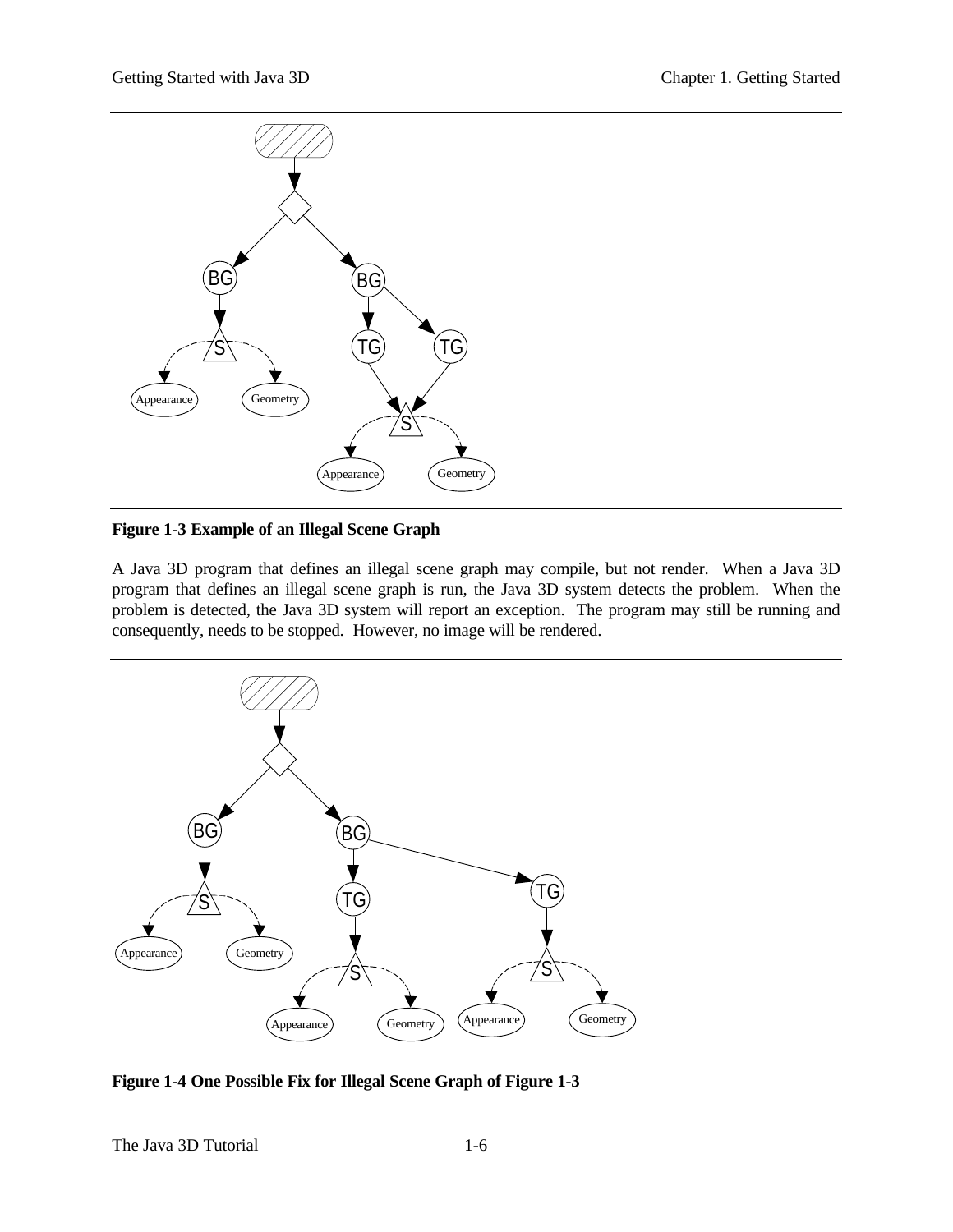Each scene graph has a single VirtualUniverse. The VirtualUniverse object has a list of Locale objects. A Locale object provides a reference point in the virtual universe. Think of a Locale object as being a landmark used to determine the location of visual objects in the virtual universe.

It is technically possible for a Java 3D program to have more than one VirtualUniverse object, thus defining more than one virtual universe. However, there is no inherent way to communicate among virtual universes. Further, a scene graph object can not exist in multiple virtual universes simultaneously. It is highly recommended to use one and only one instance of VirtualUniverse in each Java 3D program.

While a VirtualUniverse object may reference many Locale objects, most Java 3D programs have only one Locale object. Each Locale object may serve as the root of multiple subgraphs of the scene graph. Refer to Figure 1-2 for an example scene graph and note the two subgraph branches from the Locale object in the figure.

A BranchGroup object is the root of a subgraph, or branch graph. There are two different categories of scene subgraph: the *view branch graph* and the *content branch graph*. The content branch graph specifies the *contents* of the virtual universe - geometry, appearance, behavior, location, sound, and lights. The view branch graph specifies the viewing parameters such as the viewing location and direction. Together, the two branches specify much of the work the renderer has to do.

# <span id="page-12-0"></span>**1.3.1 High Level Java 3D API Class Hierarchy**

An overview of the first three levels of the Java 3D API hierarchy appears in Figure 1-5. The VirtualUniverse, Locale, Group, and Leaf classes appear in this portion of the hierarchy. Other than the VirtualUniverse and Locale objects, the rest of a scene graph is composed of SceneGraphObject objects. SceneGraphObject is the superclass for nearly every Core and Utility Java 3D class.

SceneGraphObject has two subclasses: Node and NodeComponent. The subclasses of Node provide most of the objects in the scene graph. A Node object is either a Group node or a Leaf node object. Group and Leaf are superclasses to a number of subclasses. Here is a quick look at the Node class, its two subclasses, and the NodeComponent class. After this background material is covered, the construction of Java 3D programs is explained.

### **Node Class**

The Node class is an abstract superclass of Group and Leaf classes. The Node class defines some important common methods for its subclasses. Information on specific methods is presented in later sections after more background material is covered. The subclasses of Node compose scene graphs.

### **Group Class**

The Group class is the superclass used in specifying the location and orientation of visual objects in the virtual universe. Two of the subclasses of Group are BranchGroup and TransformGroup. In the graphical representation of the scene graph, the Group symbols (circles) are often annotated with BG for BranchGroups, TG for TransformGroups, etc. Figure 1-2 shows an example of this.

### **Leaf Class**

The Leaf class is the superclass used in specifying the shape, sound, and behavior of visual objects in the virtual universe. Some of the subclasses of Leaf are Shape3D, Light, Behavior, and Sound. These objects can have no children but may reference NodeComponents.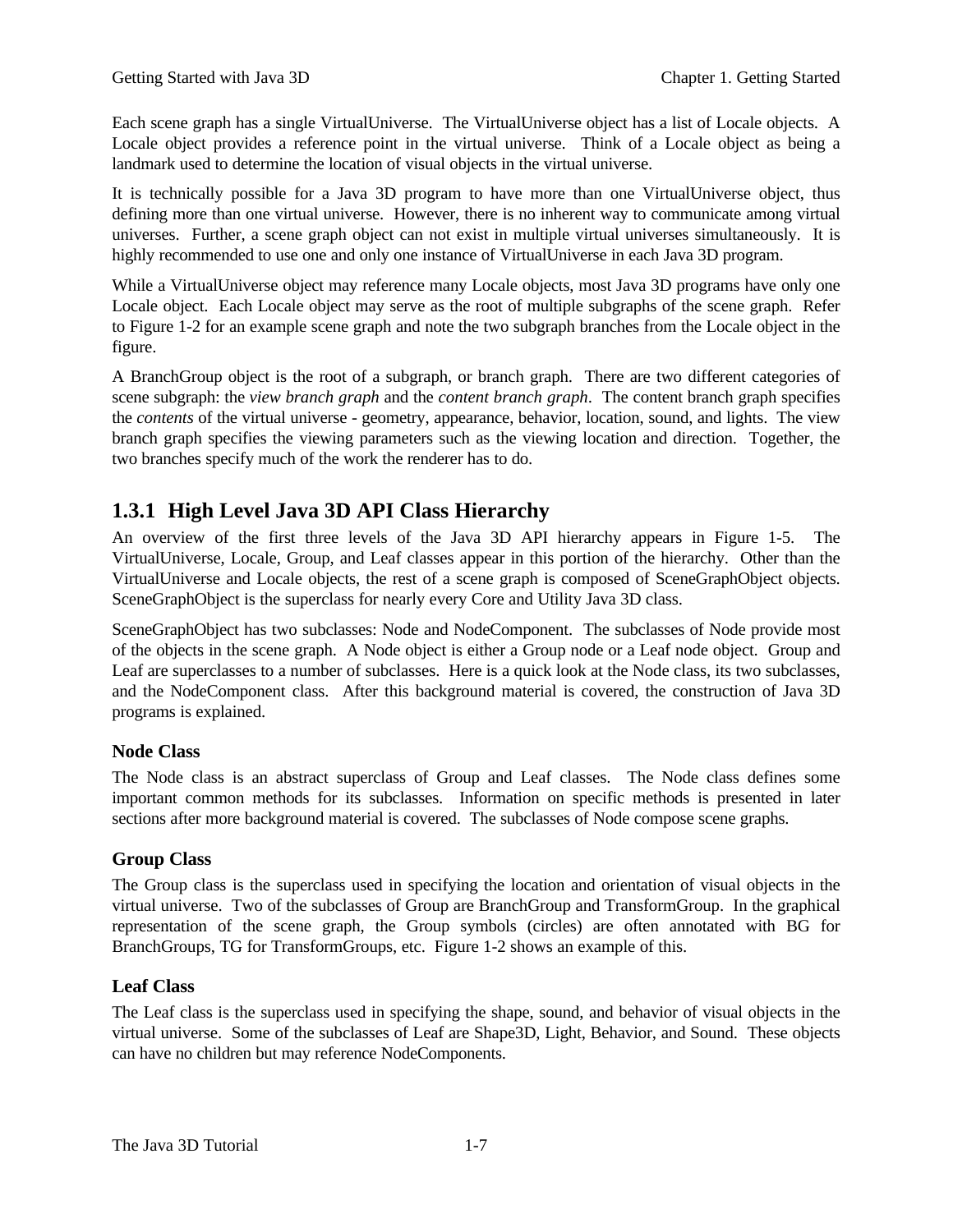### **NodeComponent Class**

The NodeComponent class is the superclass used in specifying the geometry, appearance, texture, and material properties of a Shape3D (Leaf) node. NodeComponents are not part of the scene graph, but are referenced by it. A NodeComponent may be referenced by more than one Shape3D object.



<span id="page-13-0"></span>

**Figure 1-5 An Overview of the Java 3D API Class Hierarchy**

# **1.4 Recipe for Writing Java 3D Programs**

The subclasses of SceneGraphObject are the building blocks that are assembled into scene graphs. The basic outline of Java 3D program development consists of seven steps (collectively referred to as a recipe here and in The Java 3D API Specification) presented in Figure 1-6. This recipe can be used to assemble many useful Java 3D programs.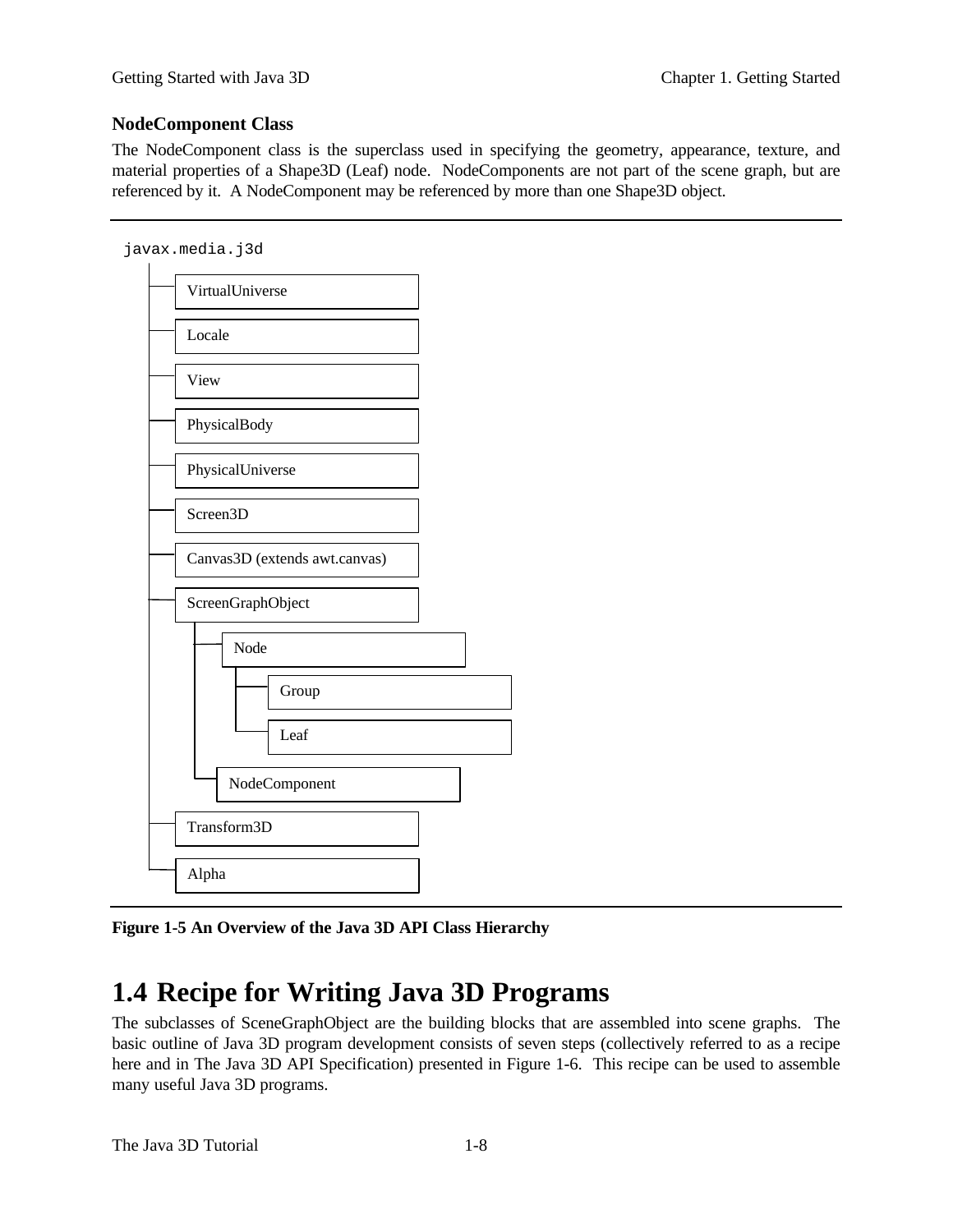- 1. Create a Canvas3D object
- 2. Create a VirtualUniverse object
- 3. Create a Locale object, attaching it to the VirtualUniverse object
- 4. Construct a view branch graph
	- a. Create a View object
	- b. Create a ViewPlatform object
	- c. Create a PhysicalBody object
	- d. Create a PhysicalEnvironment object
	- e. Attach ViewPlatform, PhysicalBody, PhysicalEnvironment, and Canvas3D objects to View object
- 5. Construct content branch graph(s)
- 6. Compile branch graph(s)
- 7. Insert subgraphs into the Locale

#### **Figure 1-6 Recipe for Writing Java 3D Programs**

<span id="page-14-0"></span>This recipe ignores some detail but illustrates the fundamental concept of all Java 3D programming: creating each branch graph of the scene graph is the majority of the programming. Rather than expand on this recipe, the next section explains an easier way to construct a very similar scene graph with less programming.

### **1.4.1 A Simple Recipe for Writing Java 3D Programs**

Java 3D programs written using the basic recipe have view branch graphs with identical structure. The regularity of view branch graph structure is also found in the SimpleUniverse Utility class. Instances of SimpleUniverse perform steps 2, 3, and 4 from the basic recipe. Using the SimpleUniverse class in Java 3D programming significantly reduces the time and effort needed to create the view branch graph. Consequently, the programmer has more time to concentrate on the content. This is what writing a Java 3D program is really about.

The SimpleUniverse is a good starting point for Java 3D programming because it allows the programmer to ignore the view branch graph. However, using the SimpleUniverse does not allow having multiple views of the virtual universe.

The SimpleUniverse class is used in all the programming examples in this tutorial. Programmers who need more information on View, ViewPlatform, PhysicalBody, and PhysicalEnvironment classes are referred to other references. See Appendix B for a list of references.

#### **SimpleUniverse Class**

The SimpleUniverse object constructor creates a scene graph including VirtualUniverse and Locale objects, and a complete view branch graph. The view branch graph created by SimpleUniverse uses instances of ViewingPlatform and Viewer convenience classes in place of the core classes used to create the view branch graph. Note the SimpleUniverse only indirectly uses the View and ViewPlatform objects of the Java 3D core. The SimpleUniverse object supplies the functionality of all of the objects inside the large box in Figure 1-7.

The com.sun.j3d.utils.universe package contains the SimpleUniverse, ViewingPlatform, and Viewer convenience utility classes.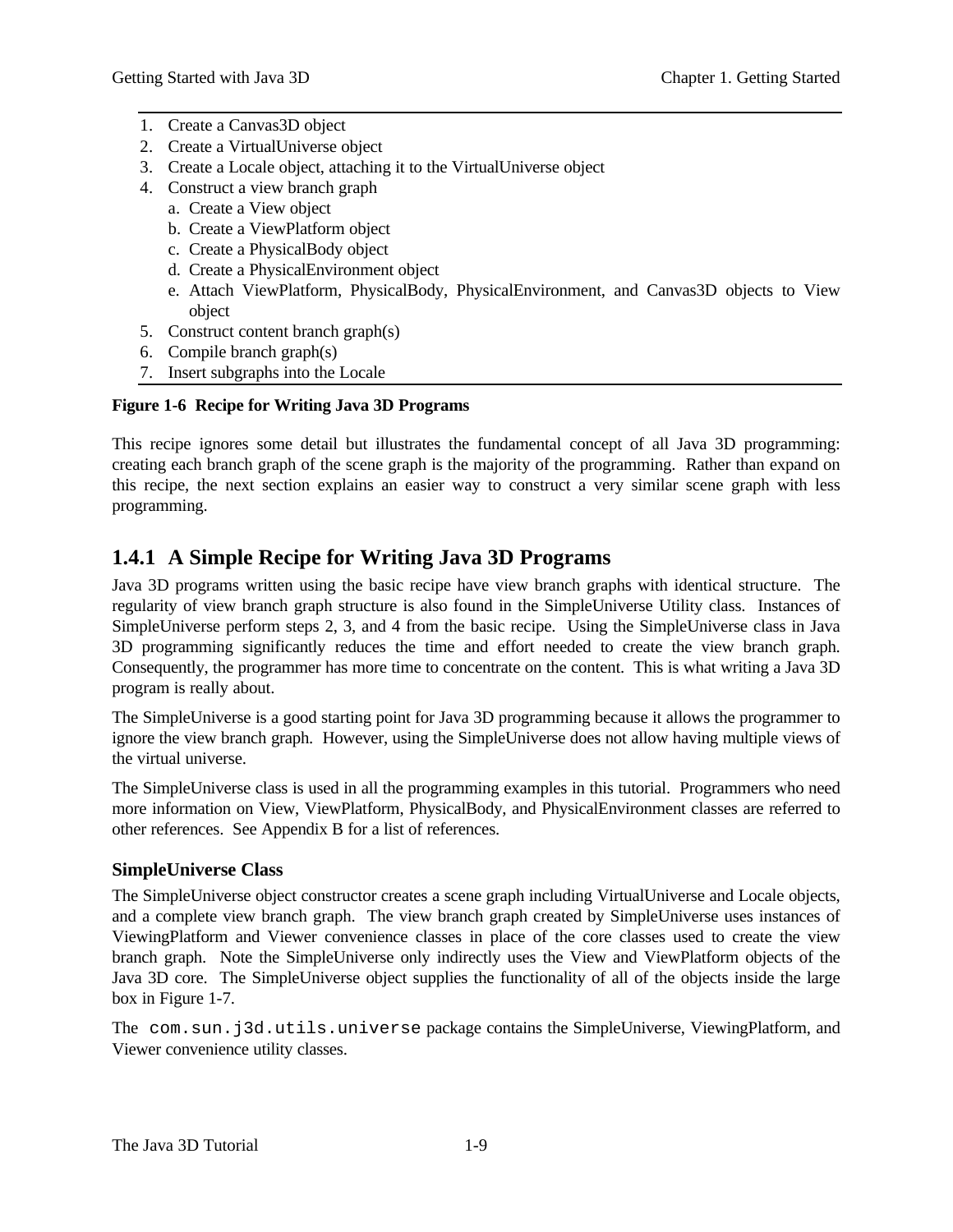

#### **Figure 1-7 A SimpleUniverse Object Provides a Minimal Virtual Universe, Indicated by the Dashed Line.**

Using a SimpleUniverse object makes the basic recipe even easier. Figure 1-8 presents the simple recipe, which is the basic recipe modified to use a SimpleUniverse object. Steps 2, 3, and 4 of the basic recipe are replaced by step 2 of the simple recipe.

- 1. Create a Canvas3D Object
- 2. Create a SimpleUniverse object which references the earlier Canvas3D object a. Customize the SimpleUniverse object
- 3. Construct content branch
- 4. Compile content branch graph
- 5. Insert content branch graph into the Locale of the SimpleUniverse

#### **Figure 1-8 Simple Recipe for Writing Java 3D Programs using SimpleUniverse.**

The gray box on the next page is the first instance of a reference block in this tutorial. A reference block lists constructors, methods, or fields of a class. Reference blocks are designed to allow the tutorial reader to learn basic Java 3D API programming without having another reference at hand. The reference blocks in this tutorial do not cover every constructor or method of a class. For that matter, there are many Java 3D API classes without reference block in this tutorial. Therefore, this tutorial document does not replace The Java 3D API Specification. However, for the constructors, methods, or fields listed; the reference blocks in this tutorial typically give more detailed information than The Java 3D API Specification.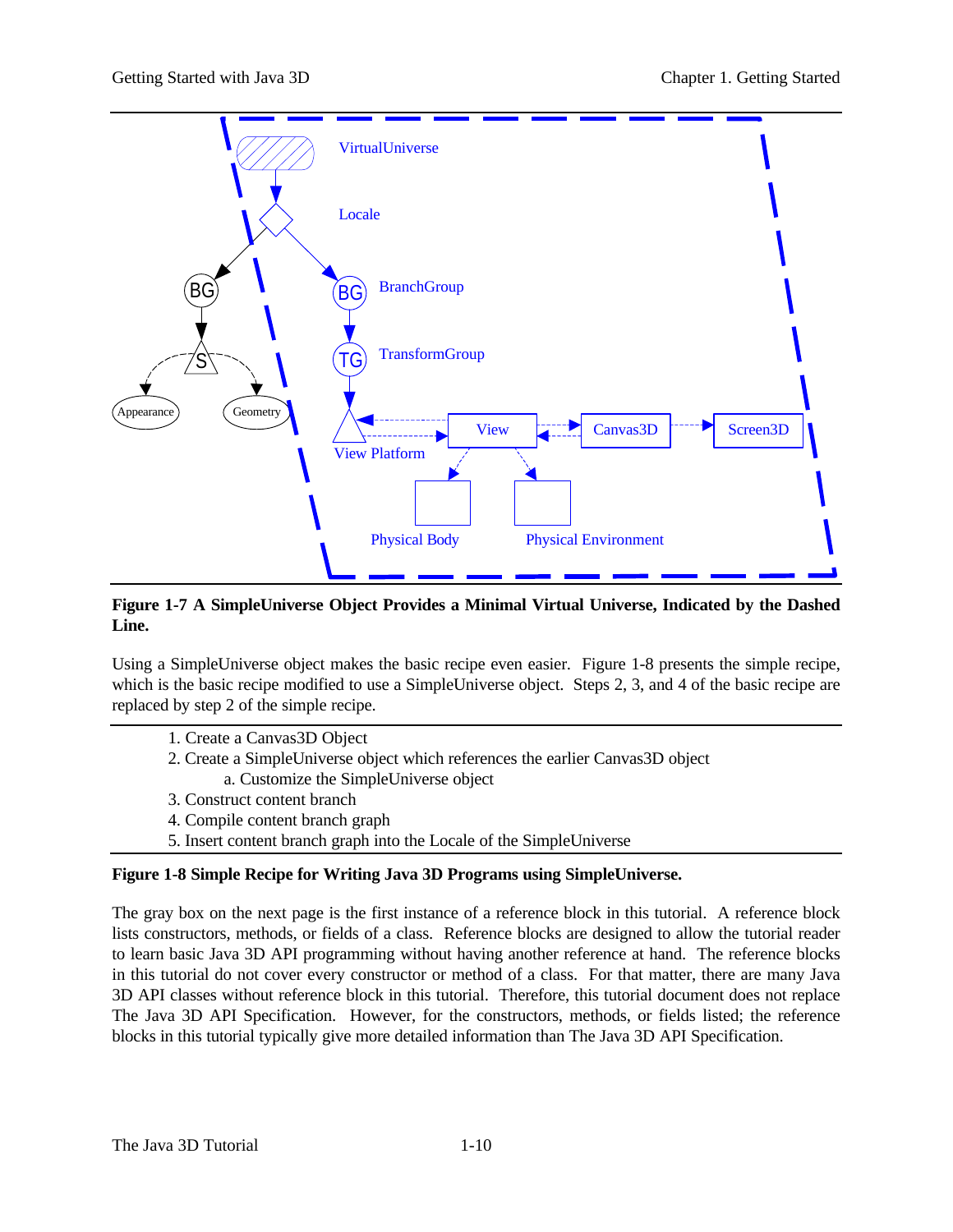#### **SimpleUniverse Constructors**

Package: com.sun.j3d.utils.universe

This class sets up a minimal user environment to quickly and easily get a Java 3D program up and running. This utility class creates all the necessary objects for a view branch graph. Specifically, this class creates Locale, VirtualUniverse, ViewingPlatform, and Viewer objects (all with their default values). The objects have the appropriate relationships to form the view branch graph.

SimpleUniverse provides all functionality necessary for many basic Java 3D applications. Viewer and ViewingPlatform are convenience utility classes. These classes use the View and ViewPlatform core classes.

#### **SimpleUniverse()**

Constructs a simple virtual universe.

#### **SimpleUniverse(Canvas3D canvas3D)**

Construct as simple universe with a reference to the named Canvas3D object.

The SimpleUniverse object creates a complete view branch graph for a virtual universe. The view branch graph includes an *image plate*. An image plate is the conceptual rectangle where the content is projected to form the rendered image. The Canvas3D object, which provides an image in a window on your computer display, can be thought of as the image plate.

Figure 1-9, shows the relationship between the image plate, the eye position, and the virtual universe. The eye position is behind the image plate. The visual objects in front of the image plate are rendered to the image plate. Rendering can be thought of as projecting the visual objects to the image plate. This idea is illustrated with the four *projectors* in the image (dashed lines).

![](_page_16_Figure_12.jpeg)

**Figure 1-9 Conceptual Drawing of Image Plate and Eye Position in a Virtual Universe.**

By default, the image plate is centered at the origin in the SimpleUniverse. The default orientation is to look down the z-axis. From this position, the x-axis is a horizontal line through the image plate, with positive values to the right. The y-axis is a vertical line through the center of the image plate, with positive values up. Consequently, the point  $(0,0,0)$  is in the center of the image plate.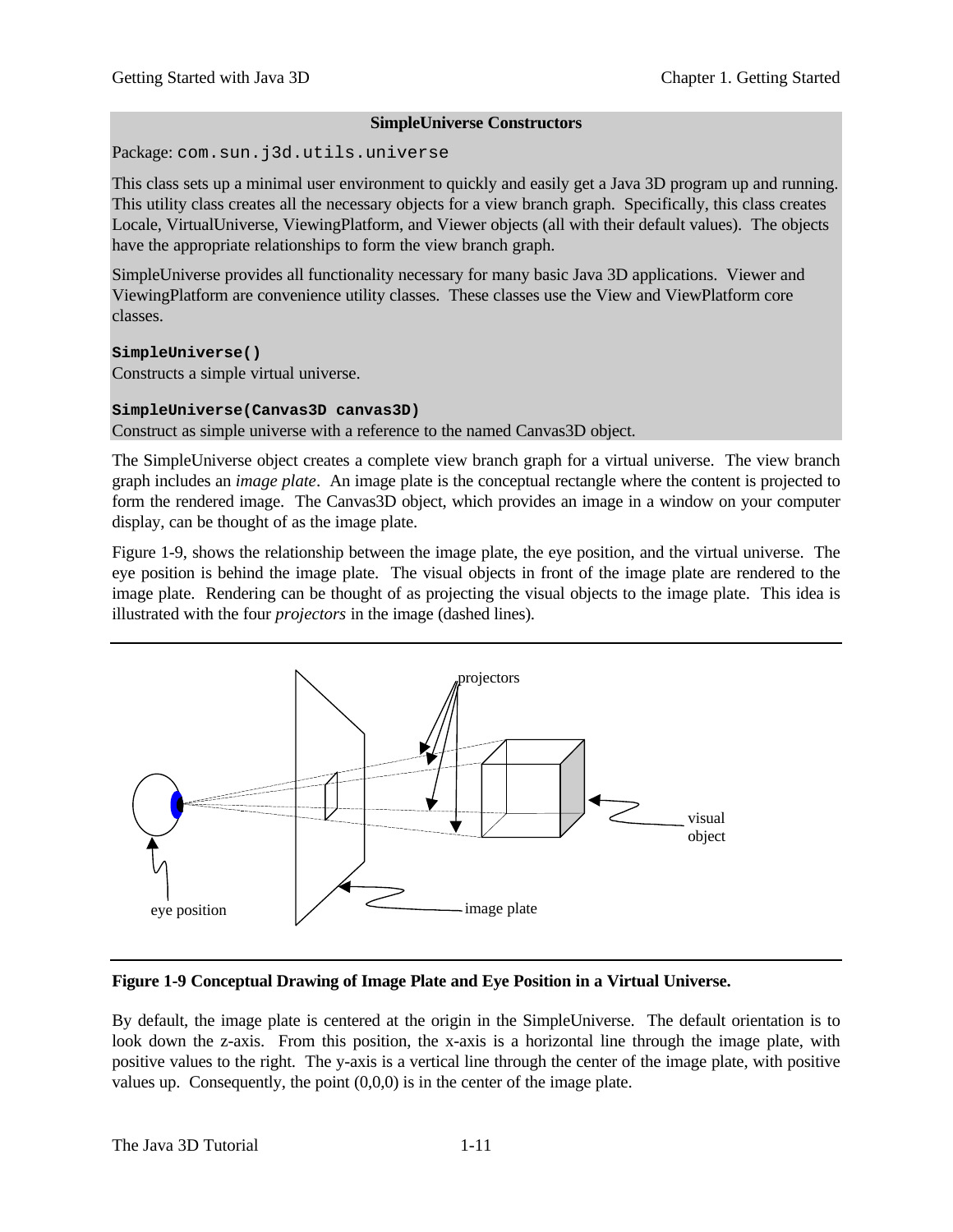The typical Java 3D program moves the view back (positive z) to make objects located at, or near, the origin within the view. The SimpleUniverse class has a member object of ViewingPlatform class. The ViewingPlatform class has the method setNominalViewingTransform which sets the eye position to be centered at (0, 0, 2.41) looking in the negative z direction toward the origin.

#### **ViewingPlatform setNominalViewingTransform() Method**

Package: com.sun.j3d.utils.universe

The ViewingPlatform class is used to set up the view branch graph of a Java 3D scene graph in a SimpleUniverse object. This method is normally used in conjunction with the getViewingPlatform method of the SimpleUniverse class.

#### **void setNominalViewingTransform()**

Sets the nominal viewing distance to approximately 2.41 meters in the view transform of a SimpleUniverse. At this viewing distance and the default field of view, objects of height and width of 2 meters generally fit on the image plate.

<span id="page-17-0"></span>After creating Canvas3D and Simple Universe objects, the next step is the creation of the content branch graph. The regularity of structure found in the view branch graph (that leads to using the SimpleUniverse class) does not exist for the content branch graph. The content branch graph varies from program to program making it impossible to give details for construction in a recipe. It also means that there is no "simple content" class for any universe you may want to assemble.

Creating a content branch graph is the subject of Sections 1.6, 1.7, and 1.9. Compiling the content branch graph is discussed in Section 1.8. If you cannot wait to see some code, see Code Fragment 1-1 for an example of using the SimpleUniverse class.

After creating the content branch graph, it is inserted into the universe using the addBranchGraph method of SimpleUniverse. The addBranchGraph method takes an instance of BranchGroup as the only parameter. This BranchGroup is added as a child of the Locale object created by the SimpleUniverse.

#### **SimpleUniverse Methods (partial list)**

Package: com.sun.j3d.utils.universe

#### **void addBranchGraph(BranchGroup bg)**

Used to add Nodes to the Locale object of the scene graph created by the SimpleUniverse. This is used to add a content branch graph to the virtual universe.

#### **ViewingPlatform getViewingPlatform()**

Used to retrieve the ViewingPlatform object the SimpleUniverse instantiated. This method is used with the setNominalViewingTransform() method of ViewingPlatform to adjust the location of the view position.

# **1.5 Some Java 3D Terminology**

Before moving on to the topic of creating the content branch graph, two Java 3D terms are defined. The terms *live* and *compiled* are defined in this section.

Inserting a branch graph into a Locale makes it *live*, and consequently, each of the objects in that branch graph become live. There are some consequences when an object becomes live. Live objects are subject to being rendered. Also, the parameters of live objects cannot be modified unless the corresponding *capability* has been specifically set before the object became live. Capabilities are explained in Section 1.8.2.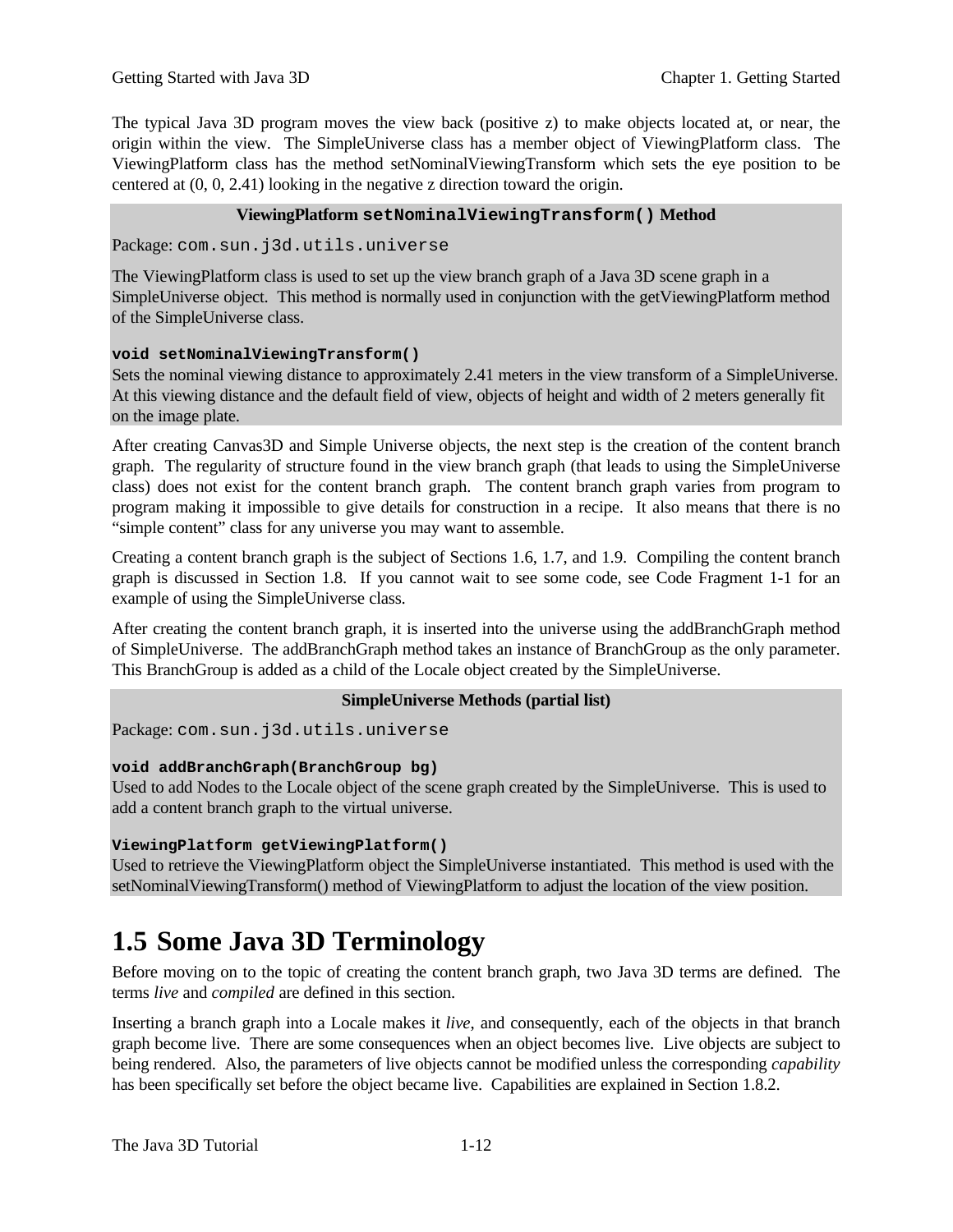BranchGroup objects can be *compiled*. Compiling a BranchGroup converts the BranchGroup object and all of its ancestors to a more efficient form for the renderer. Compiling BranchGroup objects is recommended as the last step before making it live. It is best to only compile the BranchGroup objects inserted into Locales. Compilation is further discussed in sections 1.8 and 1.8.1.

#### **BranchGroup compile() Method**

#### **void compile()**

Compiles the source BranchGroup associated with this object by creating and caching a compiled scene graph.

Concepts of compiled and live are implemented in the SceneGraphObject class. The two methods of the SceneGraphObject class that relate to these concepts are shown in the SceneGraphObject methods reference box below.

#### **SceneGraphObject Methods (partial list)**

SceneGraphObject is the superclass of nearly every class used to create a scene graph including Group, Leaf, and NodeComponent. The SceneGraphObject provides a number of common methods and fields for its subclasses; two of which are presented here. The methods of SceneGraphObject associated with "compile" are covered in Section 1.8 Performance Basics.

#### <span id="page-18-0"></span>**boolean isCompiled()**

Returns a flag indicating whether the node is part of a scene graph that has been compiled.

#### **boolean isLive()**

Returns a flag indicating whether the node is part of a live scene graph.

Note there is no "start the renderer" step in either the basic or simple recipes. The Java 3D renderer starts running in an infinite loop when a branch graph containing an instance of View becomes live in a virtual universe. Once started, the Java 3D renderer conceptually performs the operations shown in Figure 1-10.

```
 while(true) {
             Process input
             If (request to exit) break
                  Perform Behaviors
                  Traverse the scene graph
                  and render visual objects
 }
         Cleanup and exit
```
#### **Figure 1-10 Conceptual Renderer Process**

The previous sections explained the construction of a simple virtual universe without a content branch graph. Creating the content branch graph is the subject of the next few sections. Creating content is discussed through the presentation of example programs.

# **1.6 Simple Recipe Example: HelloJava3Da**

The typical Java 3D program begins by defining a new class to extend the Applet class. In the HelloJava3Da.java example found in the examples/HelloJava3D directory, HelloJava3Da is a class defined to extend the Applet class. Java 3D programs could be written as applications, but using Applet class gives an easy way to produce a windowed application.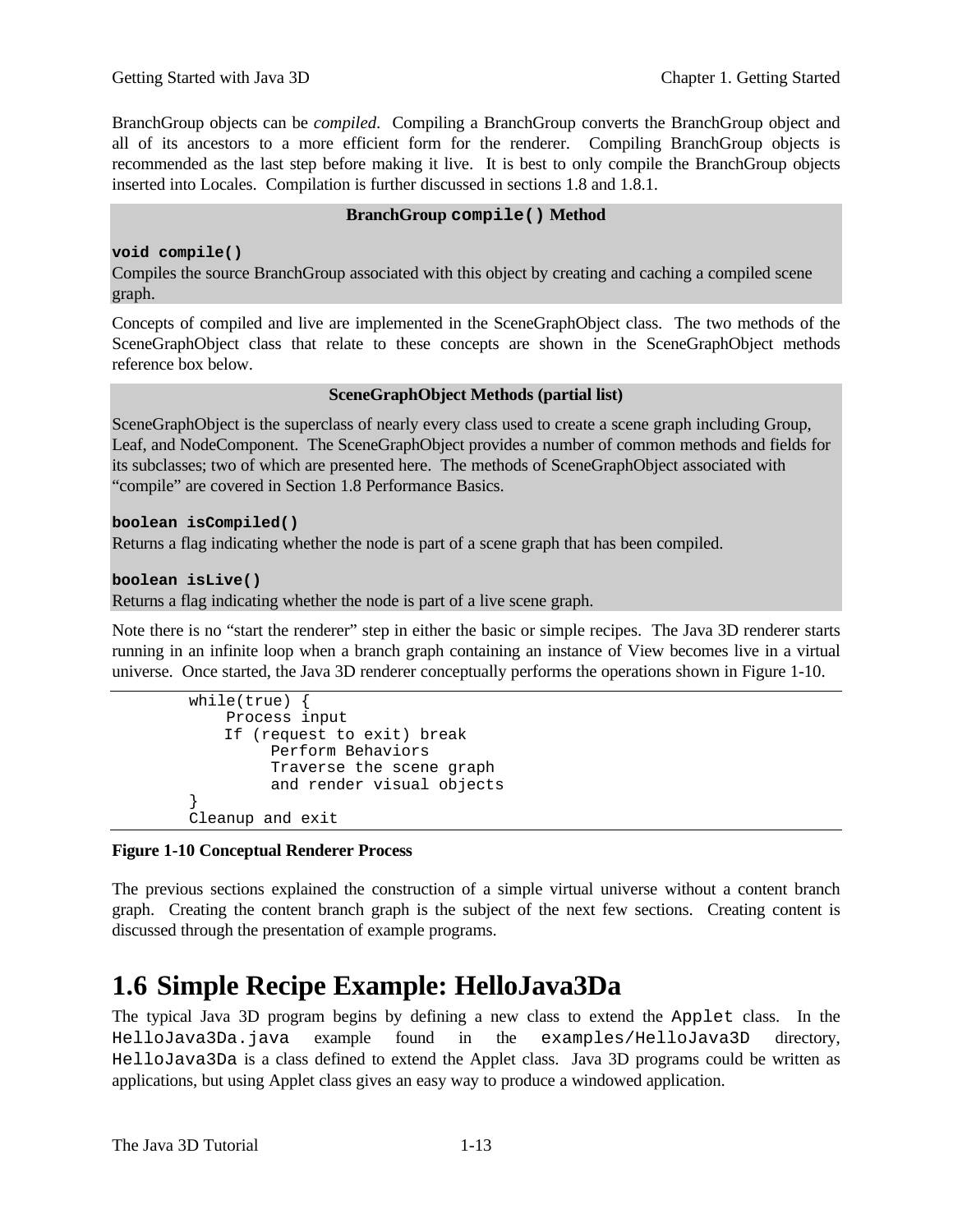The main class of a Java 3D program typically defines a method to construct the content branch graph. In the HelloJava3Da example such a method is defined and it is called createSceneGraph().

All steps of the simple recipe are implemented in the constructor of the HelloJava3Da class. Step 1, create a Canvas3D object, is completed on line 4. Step 2, create a SimpleUniverse object, is done on line 11. Step 2a, customize the SimpleUniverse object, is accomplished on line 15. Step 3, construct content branch, is accomplished by a call to the createSceneGraph() method. Step 4, compile content branch graph, is done on line 8. Finally, step 5, insert content branch graph into the Locale of the SimpleUniverse, is completed on line 16.

```
1. public class HelloJava3Da extends Applet {
2. public HelloJava3Da() {
3. setLayout(new BorderLayout());
4. Canvas3D canvas3D = new Canvas3D(null);
5. add("Center", canvas3D);
6.
7. BranchGroup scene = createSceneGraph();
8. scene.compile();
9.
10. // SimpleUniverse is a Convenience Utility class
11. SimpleUniverse simpleU = new SimpleUniverse(canvas3D);
12.13. // This moves the ViewPlatform back a bit so the
14. // objects in the scene can be viewed.
15. simpleU.getViewingPlatform().setNominalViewingTransform();
16.
17. simpleU.addBranchGraph(scene);
18. } // end of HelloJava3Da (constructor)
```
#### **Code Fragment 1-1 Class HelloJava3Da**

Step 3 of the simple recipe is to create the content branch graph. A content branch graph is created in Code Fragment 1-2. It is probably the simplest content branch graph possible. The content branch created in Code Fragment 1-2 contains one static graphical object, a ColorCube. The ColorCube is located at the origin of the *virtual world* coordinate system. With the given location and orientation of the viewing direction and the cube, the cube appears as a rectangle when rendered. The image is shown after all of the code for the program is presented, in Figure 1-12.

```
1. public BranchGroup createSceneGraph() {
2. // Create the root of the branch graph
3. BranchGroup objRoot = new BranchGroup();
4.
5. // Create a simple shape leaf node, add it to the scene graph.
6. // ColorCube is a Convenience Utility class
7. objRoot.addChild(new ColorCube(0.4));
8.
9. return objRoot;
10. } // end of createSceneGraph method of HelloJava3Da
11.} // end of class HelloJava3Da
```
#### **Code Fragment 1-2 Method createSceneGraph for Class HelloJava3Da**

The class HelloJava3Da is derived from Applet but the program is runnable as an application with the use of the MainFrame class. The Applet class is used as a base class to make it easy to write a Java 3D program that runs in a window. MainFrame provides an AWT frame (window) for an applet allowing the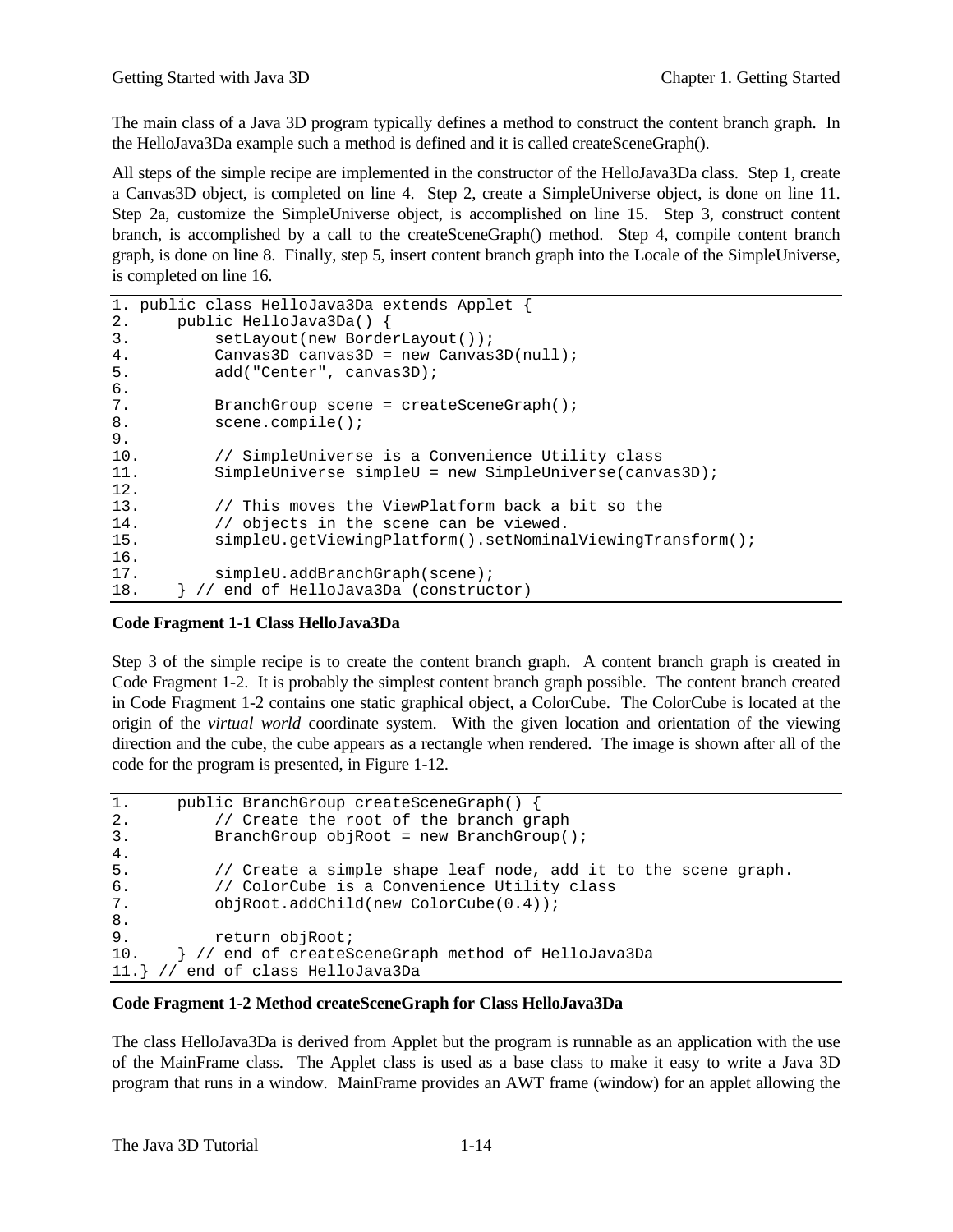applet to run as an application. The window size of the resulting application is specified in the construction of the MainFrame class. Code Fragment 1-3 shows the use of MainFrame in HelloJava3Da.java.

#### **MainFrame Constructor (partial list)**

package: com.sun.j3d.utils.applet

MainFrame makes an applet into an application. A class derived from applet may have a main() method which calls the MainFrame constructor. MainFrame extends java.awt.Frame and implements java.lang.Runnable, java.applet.AppletStub, and

java.applet.AppletContext. The MainFrame class is Copyright © 1996-1998 by Jef Poskanzer email: jef@acme.com http://www.acme.com/java/

#### **MainFrame(java.applet.Applet applet, int width, int height)**

Creates a MainFrame object that runs an applet as an application. Parameters:

applet – the constructor of a class derived from applet. MainFrame provides an AWT frame for this applet.

width – the width of the window frame in pixels height – the height of the window frame in pixels

```
1. // The following allows this to be run as an application
2. // as well as an applet
3.
4. public static void main(String[] args) {
5. Frame frame = new MainFrame(new HelloJava3Da(), 256, 256);
6. } // end of main (method of HelloJava3Da)
```
#### **Code Fragment 1-3 Main() Method of HelloJava3Da Invokes MainFrame**

The three preceding code fragments (1-1, 1-2, and 1-3) form a complete Java 3D program when the proper import statements are used. The following import statements are necessary to compile the class HelloJava3Da. The most commonly used classes in Java 3D programming are found in the javax.media.j3d, or javax.vecmath packages. In this example, only the ColorCube Utility class is found in the com.sun.j3d.utils.geometry package. Consequently, most Java 3D programs have the import statements shown in Code Fragment 1-4 with the exception of the import for ColorCube.

```
1. import java.applet.Applet;
2. import java.awt.BorderLayout;
3. import java.awt.Frame;
4. import java.awt.event.*;
5. import com.sun.j3d.utils.applet.MainFrame;
6. import com.sun.j3d.utils.universe.*;
7. import com.sun.j3d.utils.geometry.ColorCube;
8. import javax.media.j3d.*;
9. import javax.vecmath.*;
```
#### **Code Fragment 1-4 Import Statements for HelloJava3Da.java**

In the HelloJava3Da.java example program, a single graphic object was placed in a single locale. The resulting scene graph is shown in Figure 1-11.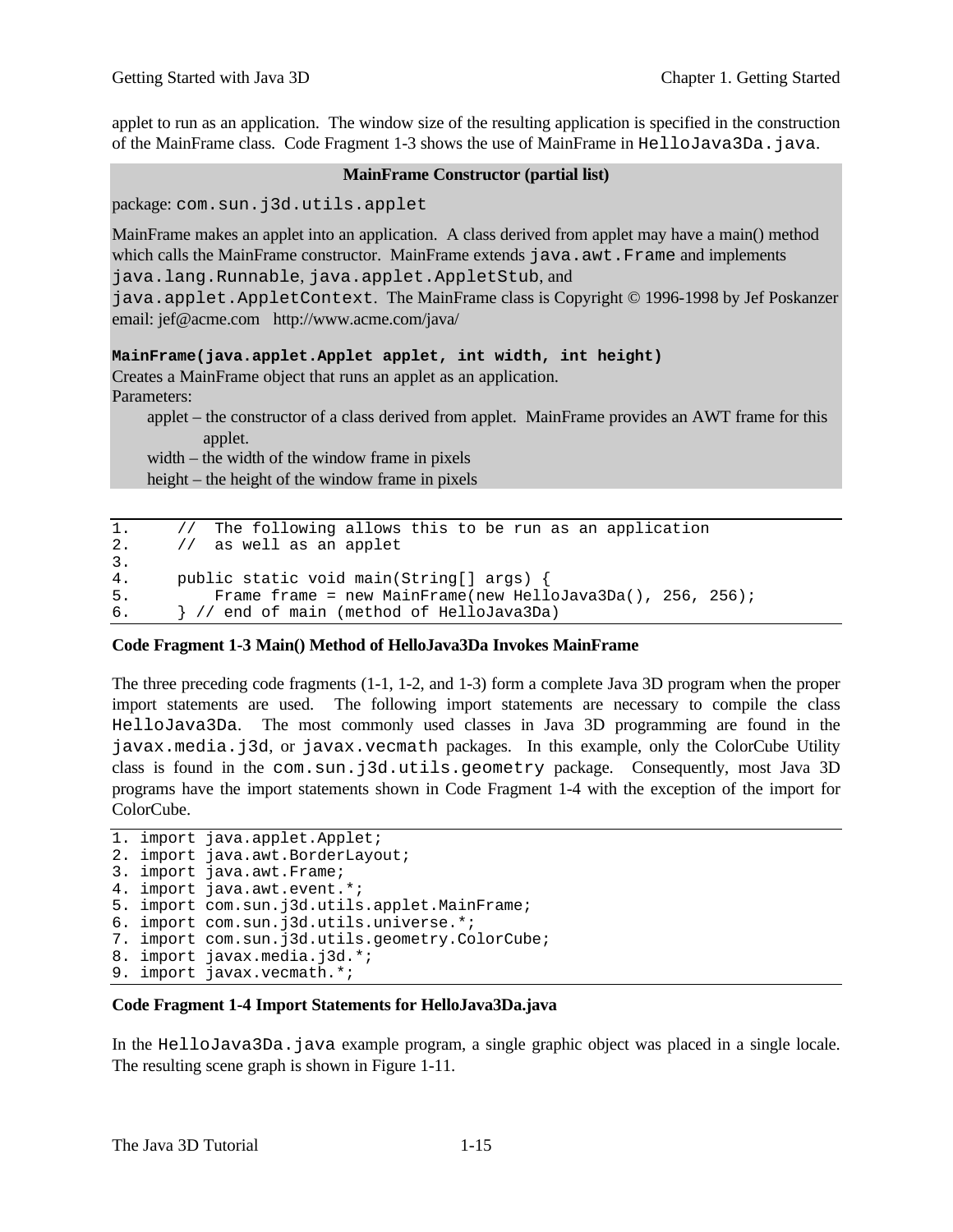![](_page_21_Figure_2.jpeg)

#### **Figure 1-11 Scene Graph for HelloJava3Da Example**

<span id="page-21-0"></span>The four preceding code fragments  $(1-1, 1-2, 1-3,$  and  $(1-4)$  form the complete HelloJava3Da.java example program. The complete program is found in the examples/HelloJava3D directory of the distribution. Compile the code by issuing the command: javac HelloJava3Da.java. Run the program with the command: java HelloJava3Da. The image produced by HelloJava3Da is shown in Figure 1-12.

![](_page_21_Picture_5.jpeg)

**Figure 1-12 Image Produced by HelloJava3Da**

While not every line of code of the HelloJava3Da example is explained, the basic ideas of assembling a Java 3D program should be clear having read the example. The following section fills in some of the gaps by presenting the classes used in the program.

# **1.6.1 Java 3D Classes Used in HelloJava3Da**

To add to the understanding of the Java 3D API and the HelloJava3Da example a synopsis of each of the Java 3D API classes used in the HelloJava3Da example program are presented here.

The Java 3D Tutorial 1-16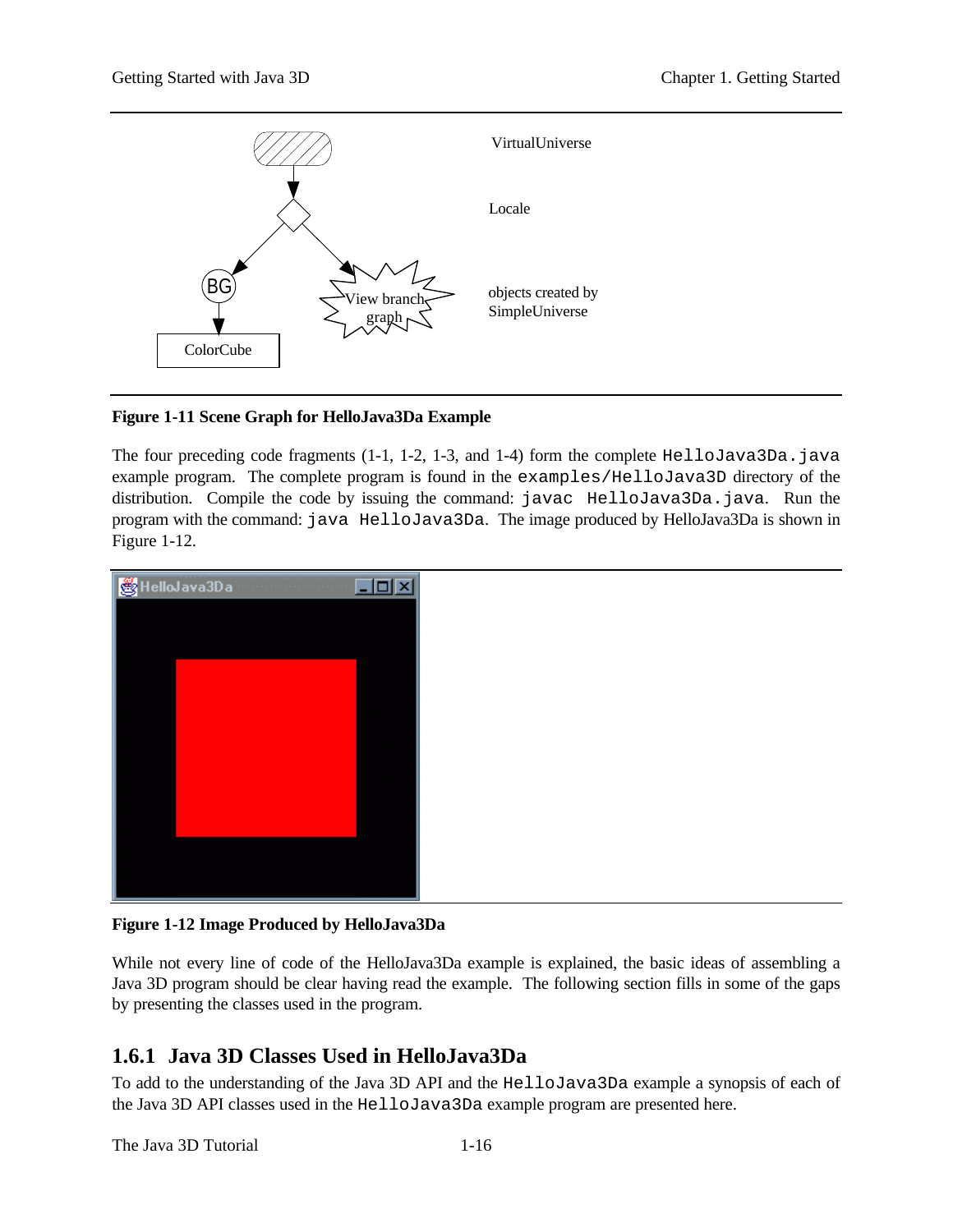### **BranchGroup Class**

Objects of this type are used to form scene graphs. Instances of BranchGroup are the root of subgraphs. BranchGroup objects are the only objects allowed to be children of Locale objects. BranchGroup objects can have multiple children. The children of a BranchGroup object can be other Group or Leaf objects.

#### **BranchGroup Default Constructor**

#### **BranchGroup()**

Instances of BranchGroup serve as roots of scene graph branches; BranchGroup objects are the only objects that can be inserted into a Locale's set of objects.

#### **Canvas3D Class**

The Canvas3D class is derived from the Canvas class of the Abstract Windowing Toolkit (AWT). At least one Canvas3D object must be referenced in the viewing branch graph of the scene graph<sup>3</sup>. For more information on the Canvas class, consult a reference on the AWT. A list of references appears in Appendix B.

#### **Canvas3D Constructor**

#### **Canvas3D(GraphicsConfiguration graphicsconfiguration)**

Constructs and initializes a new Canvas3D object that Java 3D can render given a valid GraphicsConfiguration object. It is an extension of the AWT Canvas class. For more information on the GraphicsConfiguration object see the Java 2D specification, which is part of the AWT in JDK 1.2.

#### **Transform3D Class**

Transform3D objects represent transformations of 3D geometry such as translation and rotation. These objects are typically only used in the creation of a TransformGroup object. First, the Transform3D object is constructed, possibly from a combination of Transform3D objects. Then the TransformGroup object is constructed using the Transform3D object.

#### **Transform3D Default Constructor**

A generalized transform object is represented internally as a 4x4 double precision floating-point matrix. The mathematical representation is row major. A Transform3D object is not used in a scene graph. It is used to specify the transformation of a TransformGroup object.

#### **Transform3D()**

Constructs a Transform3D object that represents the identity matrix (no transformation).

A Transform3D object can represent translation, rotation, scaling, or a combination of these. When specifying a rotation, the angle is expressed in radians. One full rotation is 2 PI radians. One way to specify angles is to use the constant Math.PI. Another way is to specify values directly. Some approximations are: 45 degrees is 0.785, 90 degrees is 1.57, and 180 degrees is 3.14.

 $\overline{a}$ 

 $3$  It is possible to have more than one. To keep things simple, using the SimpleUniverse, there will be only one instance of Canvas3D in the programs presented.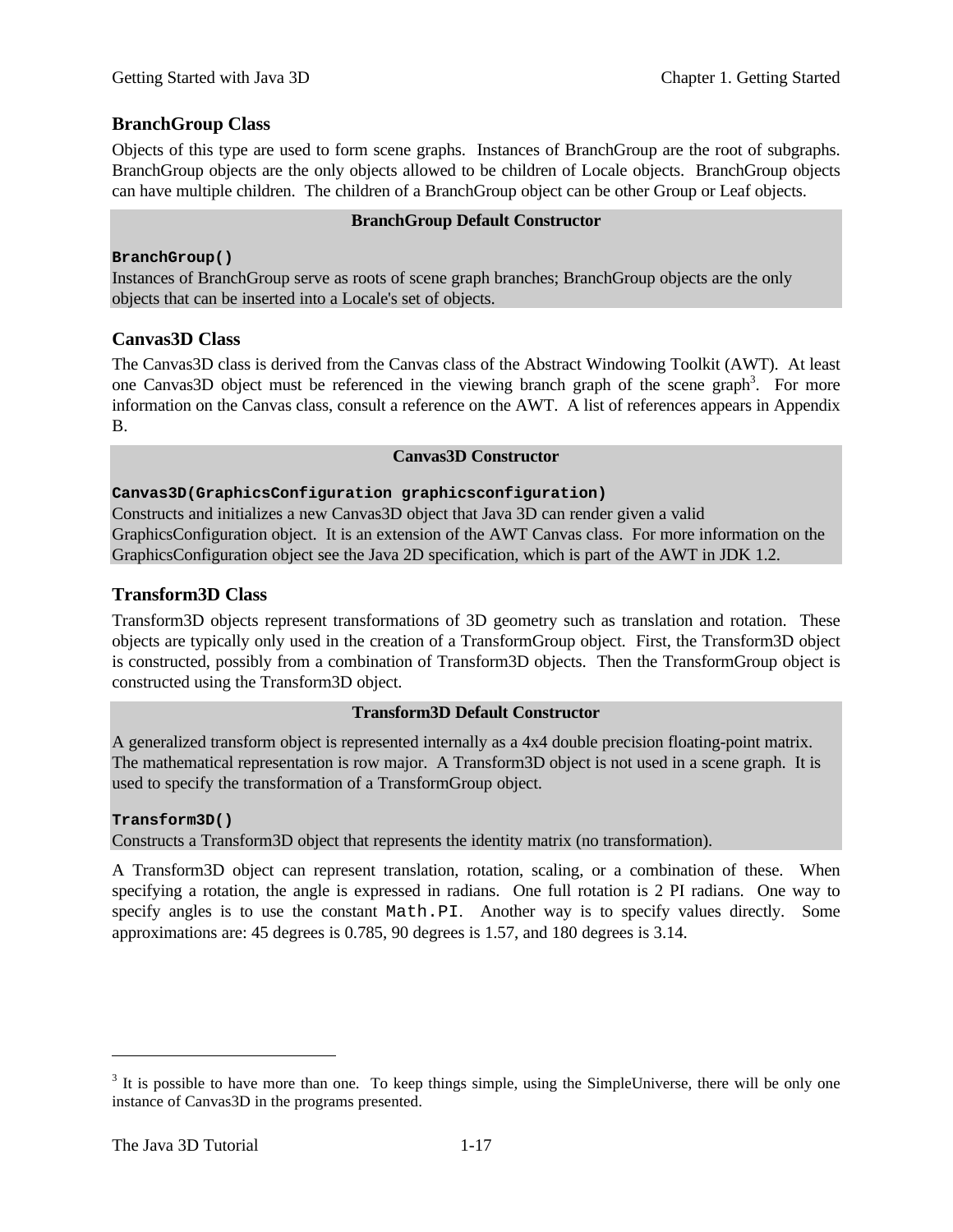#### **Transform3D Methods (partial list)**

Transform3D objects represent geometric transformations such as rotation, translation, and scaling. Transform3D is one of the few classes not directly used in any scene graph. The transformations represented by a Transform3D object are used to create TransformGroup objects that are used in scene graphs.

#### **void rotX(double angle)**

Sets the value of this transform to a counter clockwise rotation about the x-axis. The angle is specified in radians.

#### **void rotY(double angle)**

Sets the value of this transform to a counter clockwise rotation about the y-axis. The angle is specified in radians.

#### **void rotZ(double angle)**

Sets the value of this transform to a counter clockwise rotation about the z-axis. The angle is specified in radians.

#### **void set(Vector3f translate)**

Sets the translational value of this matrix to the Vector3f parameter values, and sets the other components of the matrix as if this transform were an identity matrix.

#### **TransformGroup Class**

As a subclass of the Group class, instances of TransformGroup are used in the creation of scene graphs and have a collection of child node objects. TransformGroup objects hold geometric transformations such as translation and rotation. The transformation is typically created in a Transform3D object, which is not a scene graph object.

#### **TransformGroup Constructors**

TransformGroup objects are holders of transformations in the scene graph.

#### **TransformGroup()**

Constructs and initializes a TransformGroup using an identity transform.

#### **TransformGroup(Transform3D t1)**

Constructs and initializes a TransformGroup from the Transform3D object passed. Parameters:

t1 - the transform3D object

The transform held in a Transform3D object is copied to a TransformGroup object either when the TransformGroup object is created, or by using the setTransform() method.

#### **TransformGroup setTransform() Method**

#### **void setTransform(Transform3D t1)**

Sets the transform component of this TransformGroup to the value of the passed transform. Parameters:

t1 - the transform to be copied.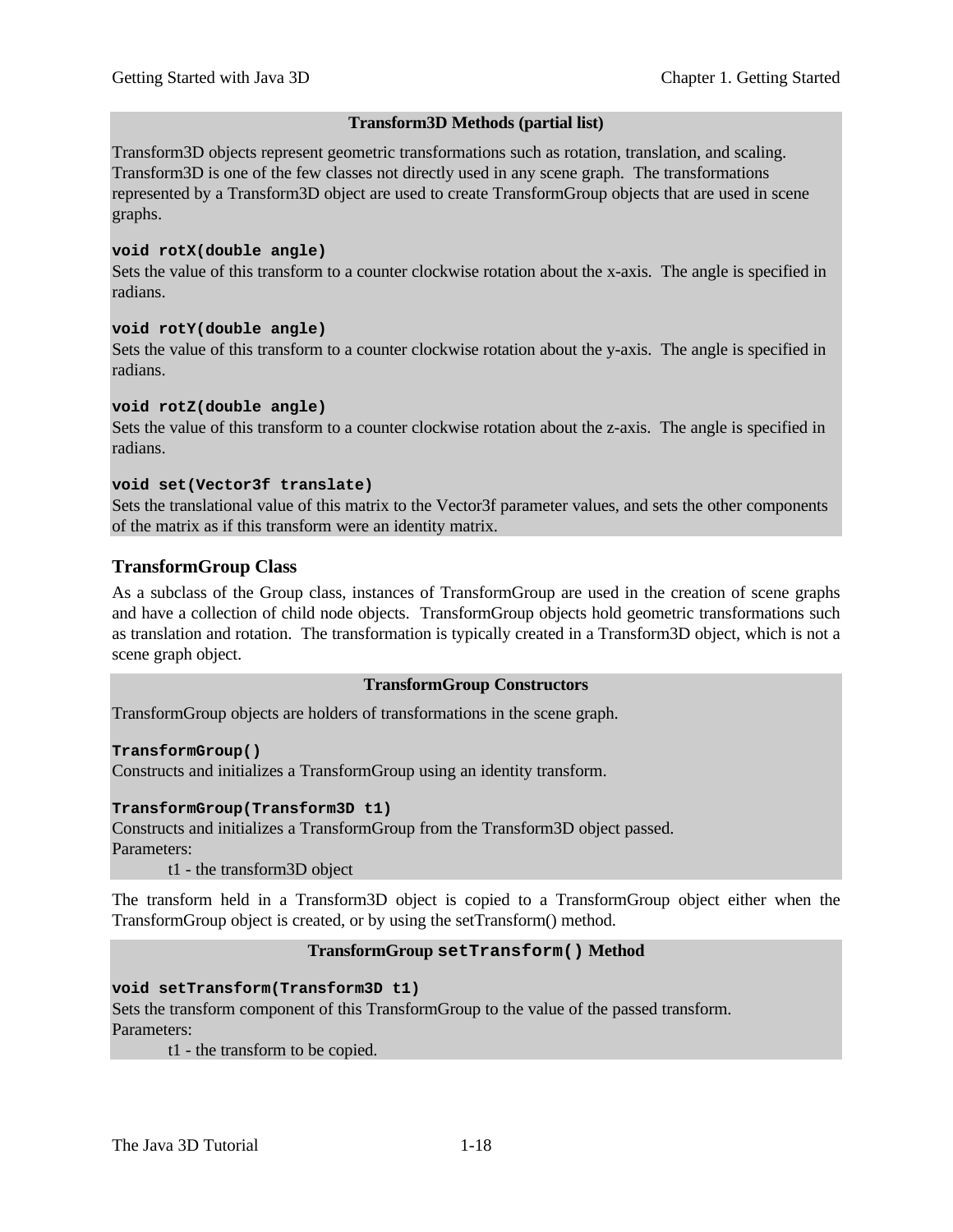#### **Vector3f Class**

Vector3f is a math class found in the javax.vecmath package for specifying a vector using three floating-point values. Vector objects are often used to specify translations of geometry. Vector3f objects are not used directly in the construction of a scene graph. They are used to specify translation, surface normals, or other things.

#### **Vector3f Constructors**

A 3-element vector that is represented by single precision floating point x, y, and z coordinates.

**Vector3f()**

Constructs and initializes a Vector3f to (0,0,0).

**Vector3f(float x, float y, float z)**

Constructs and initializes a Vector3f from the specified x, y, z coordinates.

#### **ColorCube**

<span id="page-24-0"></span>ColorCube is a utility class found in the com.sun.j3d.utils.geometry package that defines the geometry and colors of a cube centered at the origin with different colors on each face. The default ColorCube object is in a cube that is 2 meters high, wide and deep. If a non-rotated cube is placed at the origin (as in HelloJava3Da), the red face will be visual from the nominal viewing location. Other colors are blue, magenta, yellow, green, and cyan.

#### **ColorCube Constructors**

Package: com.sun.j3d.utils.geometry

A ColorCube is a simple color-per-vertex cube visual object with a different color for each face. ColorCube extends the Shape3D class; therefore, it is a Leaf node. ColorCube is easy to use when putting together a virtual universe.

#### **ColorCube()**

Constructs a color cube of default size. By default, a corner is located 1 meter along each of the axis from the origin, resulting in a cube that is centered at the origin and is 2 meters high, wide and deep.

#### **ColorCube(double scale)**

Constructs a color cube scaled by the value specified. The default size is 2 meters on an edge. The resulting ColorCube has corners at (scale, scale, scale) and (-scale, -scale, -scale).

# **1.7 Rotating the Cube**

A simple rotation of the cube can be made to show more than one face of the cube. The first step is to create the desired transformation using a Transform3D object.

The Code Fragment 1-5 incorporates a TransformGroup object in the scene graph to rotate the cube about the x-axis. The rotation transformation is first created using the Transform3D object **rotate**. The Transform3D object is created on line 6. The rotation is specified using the rotX() method on line 8. The TransformGroup object is then created holding the rotation transform on line 10.

Two parameters specify the rotation: the axis of revolution, and the angle of rotation. The axis is chosen by selecting the proper method. The angle of rotation is the value that is the argument to the method. Since the angle of rotation is specified in radians, the value  $\Pi/4$  is 1/8 of a full rotation, or 45 degrees.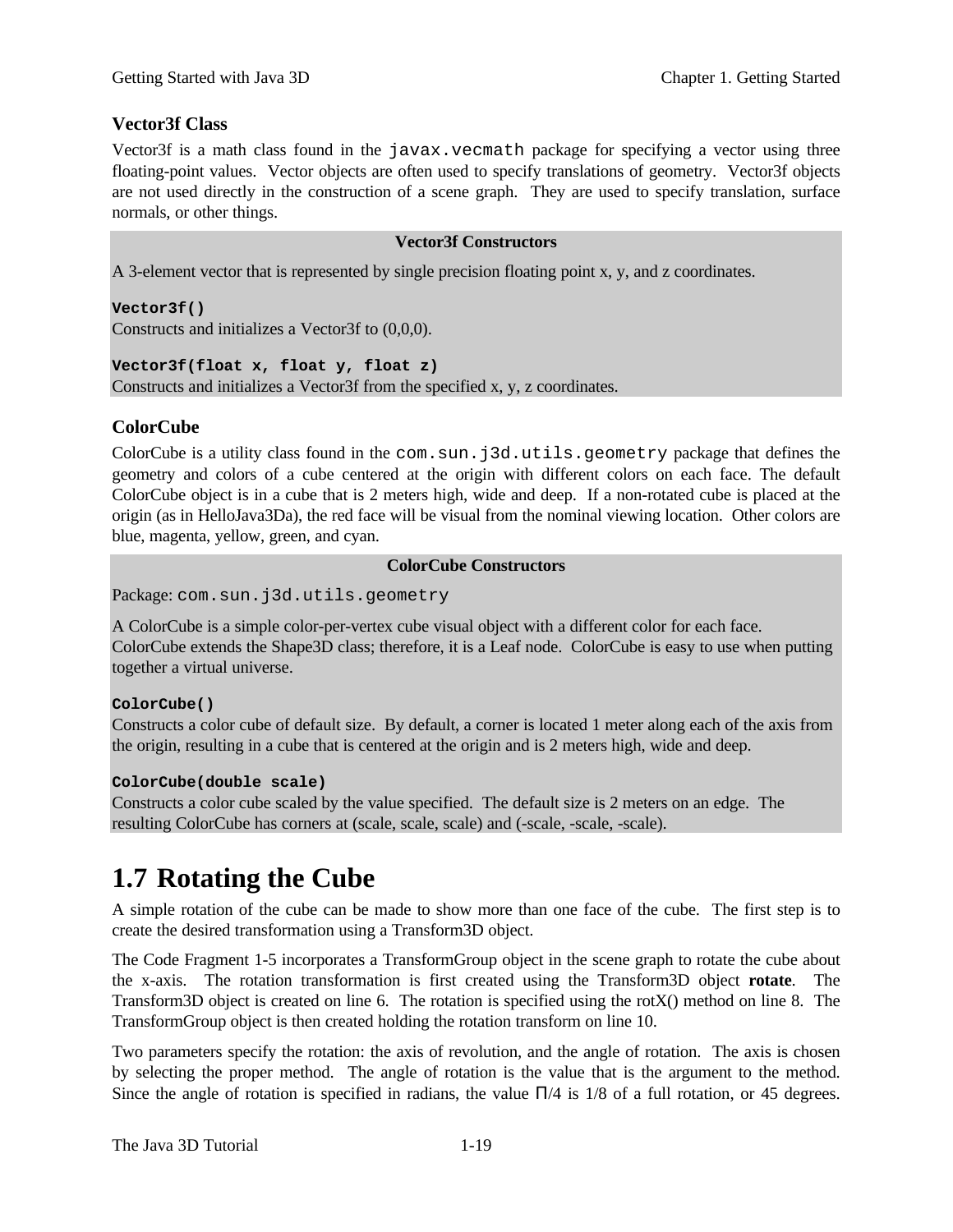After creating the Transform3D object, **rotate**, it is used in the creation of a TransformGroup object objRotate (line 10). The Transform3D object is used in the scene graph. The **objRotate** object then makes the ColorCube object its child (line 11). In turn, the **objRoot** object makes **objRotate** its child (line 12).

The Transform3D methods rotX(), rotY, and rotZ() are listed in a reference block in the previous section.

```
1. public BranchGroup createSceneGraph() {
2. // Create the root of the branch graph
3. BranchGroup objRoot = new BranchGroup();
\frac{4}{5}.
          // rotate object has composite transformation matrix
6. Transform3D rotate = new Transform3D();
7.
8. rotate.rotX(Math.PI/4.0d);
9.
10. TransformGroup objRotate = new TransformGroup(rotate);
11. objRotate.addChild(new ColorCube(0.4));
12. objRoot.addChild(objRotate);
13. return objRoot;
14. } // end of createSceneGraph method
```
#### <span id="page-25-0"></span>**Code Fragment 1-5 One Rotation in the Content Branch Graph**

The content branch graph now includes a TransformGroup object in the scene graph path to the ColorCube object. Each of the objects in the scene graph path is necessary. The BranchGroup object is the only object that can be a child of a Locale. The TransformGroup object is the only object that can change the location, orientation, or size of a visual object. In this case, the TransformGroup object changes the orientation. Of course, the ColorCube object is necessary to supply the visual object.

The content branch graph produced by Code Fragment 1-5 is shown in Figure 1-13.

![](_page_25_Figure_8.jpeg)

#### **Figure 1-13 Scene Graph for Content Branch Graph Created in Code Fragment 1-5**

Code Fragment 1-5 is not used in a program in the example subdirectory. It is only presented as a stepping stone to bigger and more interesting programs. The bigger problem, presented next, is combining two transformations in one TransformGroup object.

### **1.7.1 Combination of Transformations Example: HelloJava3Db**

Quite often a visual object is translated and rotated, or rotated about two axes. In either case, two different transformations are specified for a single visual object. The two transformations can be combined into one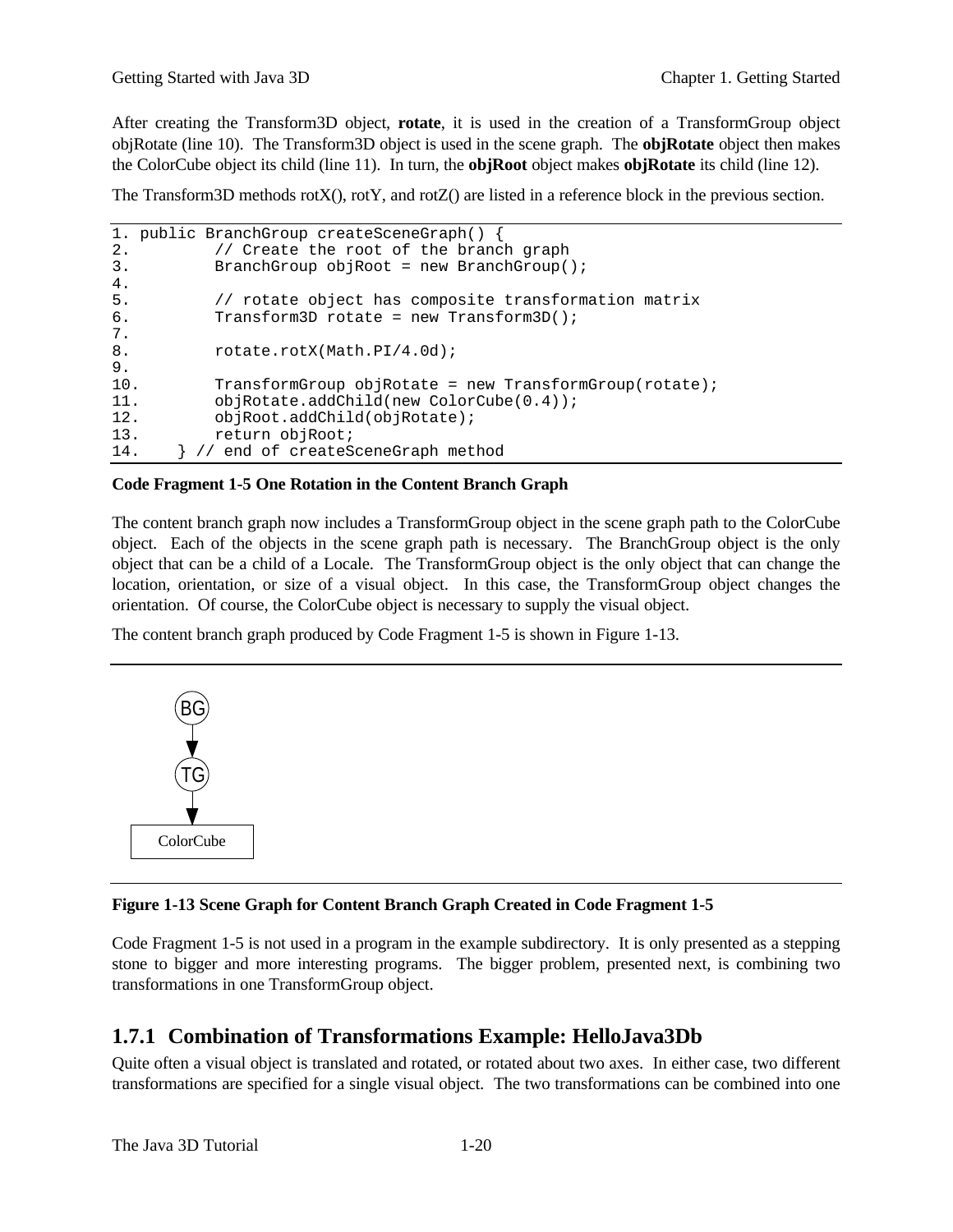transformation matrix and held by a single TransformGroup object. An example of this is shown in Code Fragment 1-6.

Two rotations are combined in the example program HelloJava3Db. Making two simultaneous rotations requires combining two rotation Transform3D objects. The example rotates the cube around both the x and y-axes. Two Transform3D objects, one for each rotation, are created (lines 6 and 7). The individual rotations are specified for the two TransformGroup objects (lines 9 and 10). Then the rotations are combined by multiplying the Transform3D objects (line 11). The combination of the two transforms is then loaded into the TransformGroup object (line 12).

```
1. public BranchGroup createSceneGraph() {
2. // Create the root of the branch graph
3. BranchGroup objRoot = new BranchGroup();
4.
5. // rotate object has composite transformation matrix
6. Transform3D rotate = new Transform3D();
7. Transform3D tempRotate = new Transform3D();
8.
9. rotate.rotX(Math.PI/4.0d);
10. tempRotate.rotY(Math.PI/5.0d);
11. rotate.mul(tempRotate);
12. TransformGroup objRotate = new TransformGroup(rotate);
13.
14. objRotate.addChild(new ColorCube(0.4));
15. objRoot.addChild(objRotate);
16. return objRoot;
```
#### **Code Fragment 1-6 Two Rotation Transformations in HelloJava3Db**

Either Code Fragment 1-5 or Code Fragment 1-6 could replace Code Fragment 1-2 in HelloJava3Da to create a new program. Code Fragment 1-6 is used in HelloJava3Db.java. The complete example program, with the combined rotations, appears in examples/HelloJava3D/ in file HelloJava3Db.java. This program is run as an application as HelloJava3Da was.

The scene graph created in HelloJava3Db. java is shown in Figure 1-14. The view branch graph is the same one produced in HelloJava3Da, which is constructed by SimpleUniverse and represented by the large star. The content branch graph now includes a TransformGroup in the scene graph path to the ColorCube object.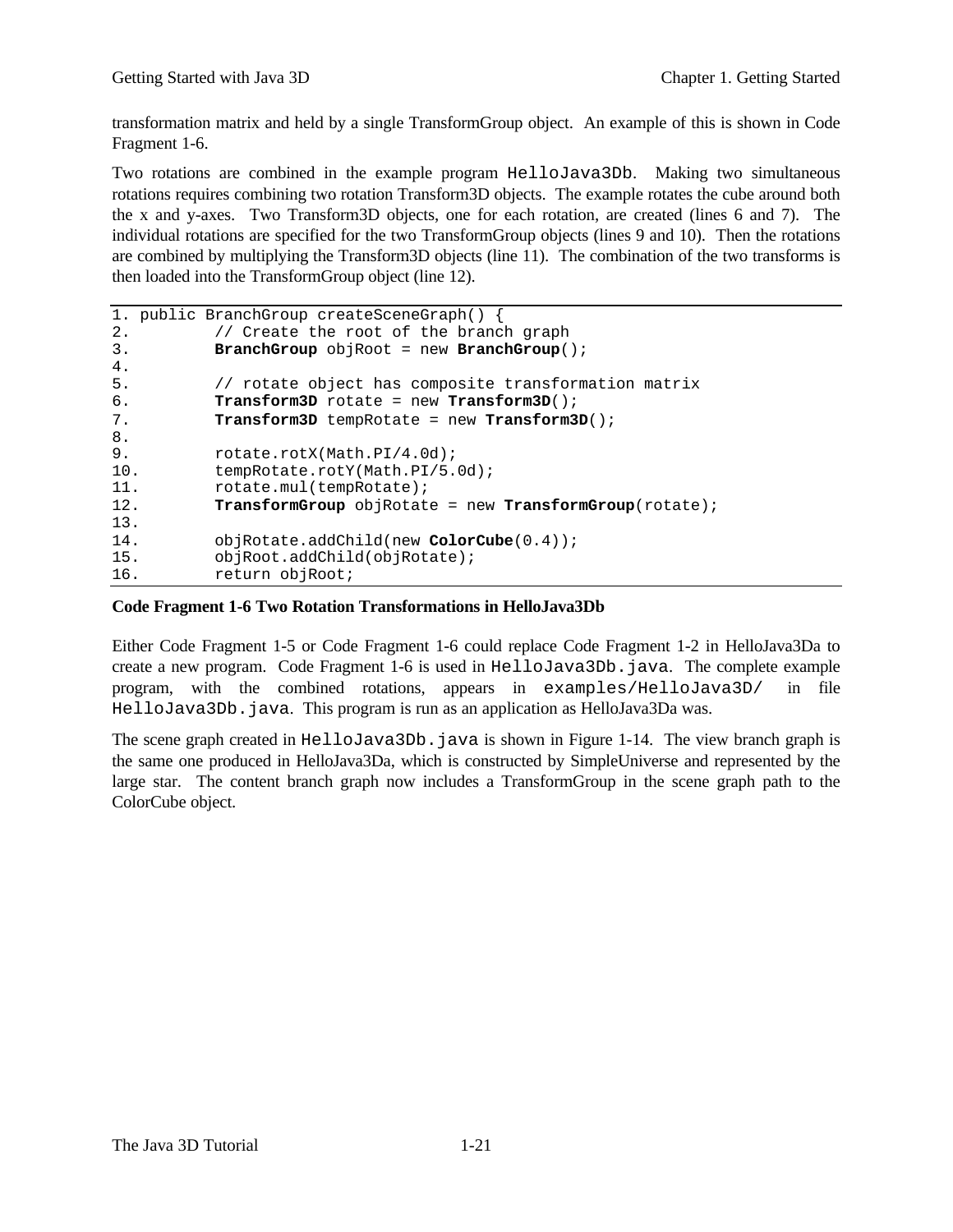![](_page_27_Figure_2.jpeg)

### <span id="page-27-0"></span>**Figure 1-14 Scene Graph for HelloJava3Db Example**

The image in Figure 1-15 shows the rotated ColorCube from HelloJava3Db.

![](_page_27_Picture_5.jpeg)

**Figure 1-15 Image of the Rotated ColorCube Rendered by HelloJava3Db**

# **1.8 Capabilities and Performance**

The scene graph constructed by a Java 3D program could be used directly for rendering. However, the representation is not very efficient. The flexibility built in to each scene graph object (which has not been discussed in this tutorial) makes it a sub-optimal representation of the virtual universe. A more efficient representation of the virtual universe is used to improve rendering performance.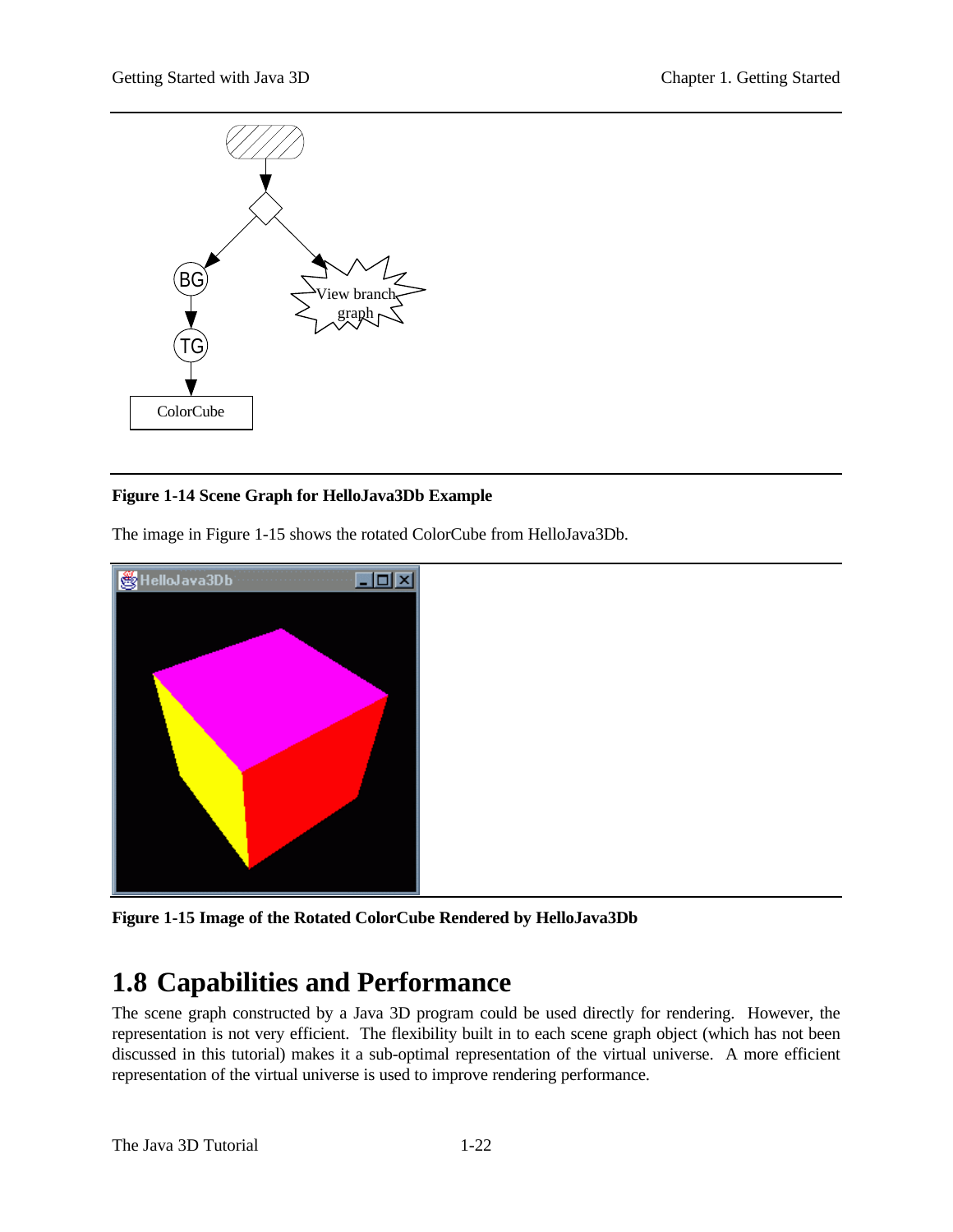<span id="page-28-0"></span>Java 3D has an internal representation for a virtual universe and methods for making the conversion. There are two ways to have the Java 3D system make the conversion to the internal representation. One way is to compile each branch graph. The other way is to insert the branch graph into a virtual universe to make it live. Compiling a branch graph is the subject of the next section. The effects of the conversion to the internal representation are discussed in Section 1.8.2.

# **1.8.1 Compiling Contents**

The BranchGroup object has a compile method. Invoking this method converts the entire branch graph below the branch group to the Java 3D internal representation of the branch graph. In addition to the conversion, the internal representation may be optimized in one or more ways.

The possible optimizations are not specified by the Java 3D API. However, efficiencies can be gained in a number of ways. One of the possible optimizations is to combine TransformGroups along scene graph paths. For example, if a scene graph has two TransformGroup objects in a parent-child relationship they can be represented by one TransformGroup object. Another possibility is to combine Shape3D objects which have a static physical relationship. These types of optimizations are made possible when the capabilities are not set. Other optimizations are possible as well.

Figure 1-16 presents a conceptual representation of the conversion to a more efficient representation. The scene graph on the left-hand side of the Figure is compiled and transformed into the internal representation shown on the right-hand side of the Figure. The Figure only represents the concept of the internal representation, not how Java 3D actually performs.

![](_page_28_Figure_7.jpeg)

**Figure 1-16 Conceptual Example of the Result of Compiling a Scene Graph**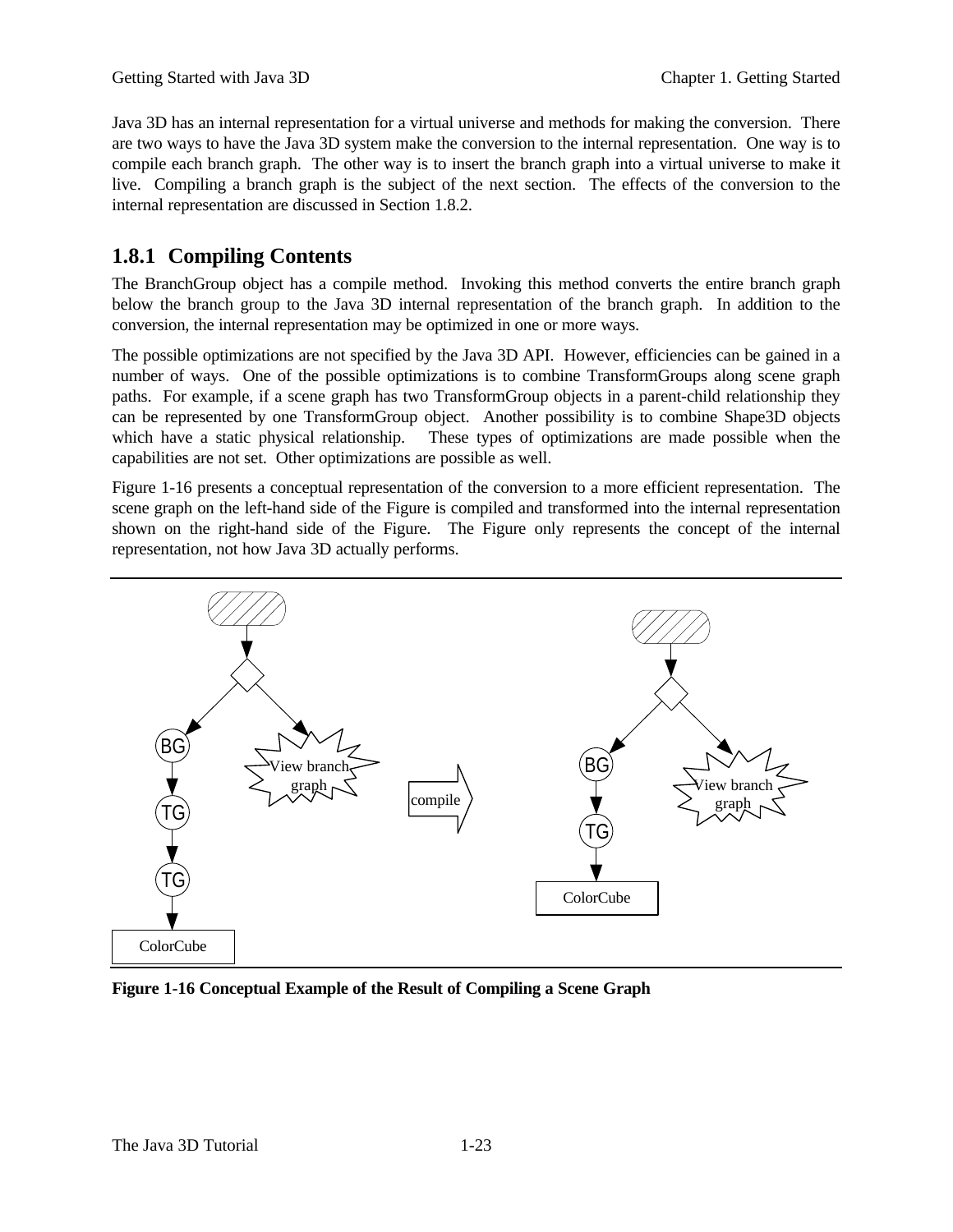# <span id="page-29-0"></span>**1.8.2 Capabilities**

Once a branch graph is made live or compiled the Java 3D rendering system converts the branch graph to a more efficient internal representation. The most important effect of converting the scene graph to the internal representation is to improve rendering performance.

Making the transformation to the internal representation has other effects as well. One effect is to fix the value of transformations and other objects in the scene graph. Unless specifically provided for in the program, the program no longer has the capability to change the values of the scene graph objects after they are live.

There are cases when a program still needs the capability to change values in a scene graph object after it becomes live. For example, changing the value of a TransformGroup object creates animations. For this to happen, the transform must be able to change after it is live. The list of parameters than can be accessed, and in which way, is called the *capabilities* of the object.

Each SceneGraphObject has a set of capability bits. The values of these bits determine what capabilities exist for the object after it is compiled or becomes live. The set of capabilities varies by class.

#### **SceneGraphObject Methods (partial list)**

SceneGraphObject is the superclass of nearly every class used to create a scene graph including Group, Leaf, and NodeComponent. Section 1.5 presents some other SceneGraphObject methods.

**void clearCapability(int bit)** Clear the specified capability bit.

**boolean getCapability(int bit)** Retrieves the specified capability bit.

**void setCapability(int bit)** Sets the specified capability bit.

As an example, to be able to read the value of the transform represented by a TransformGroup object, that capability must be set before it is either compiled or becomes live. Similarly, to be able to change the value of the transform in a TransformGroup object, its transform write capability must be set before it becomes live, or is compiled. The following reference block shows the capabilities of the non-inherited TransformGroup class. Attempting to make a change in a live or compiled object for which the proper capability is not set results in an exception.

In the next section, animations are created using a time varying rotation transformation. For this to be possible, the TransformGroup object must have its ALLOW\_TRANSFORM\_WRITE capability set before it either is compiled or becomes live.

#### **TransformGroup Capabilities (partial list)**

The two capabilities listed here are the only ones defined by TransformGroup. TransformGroup inherits a number of capability bits from its ancestor classes: Group and Node. Capability settings are set, reset, or retrieved using methods defined in SceneGraphObject.

#### **ALLOW\_TRANSFORM\_READ**

Specifies the TransformGroup node allows access to the transform information of its object.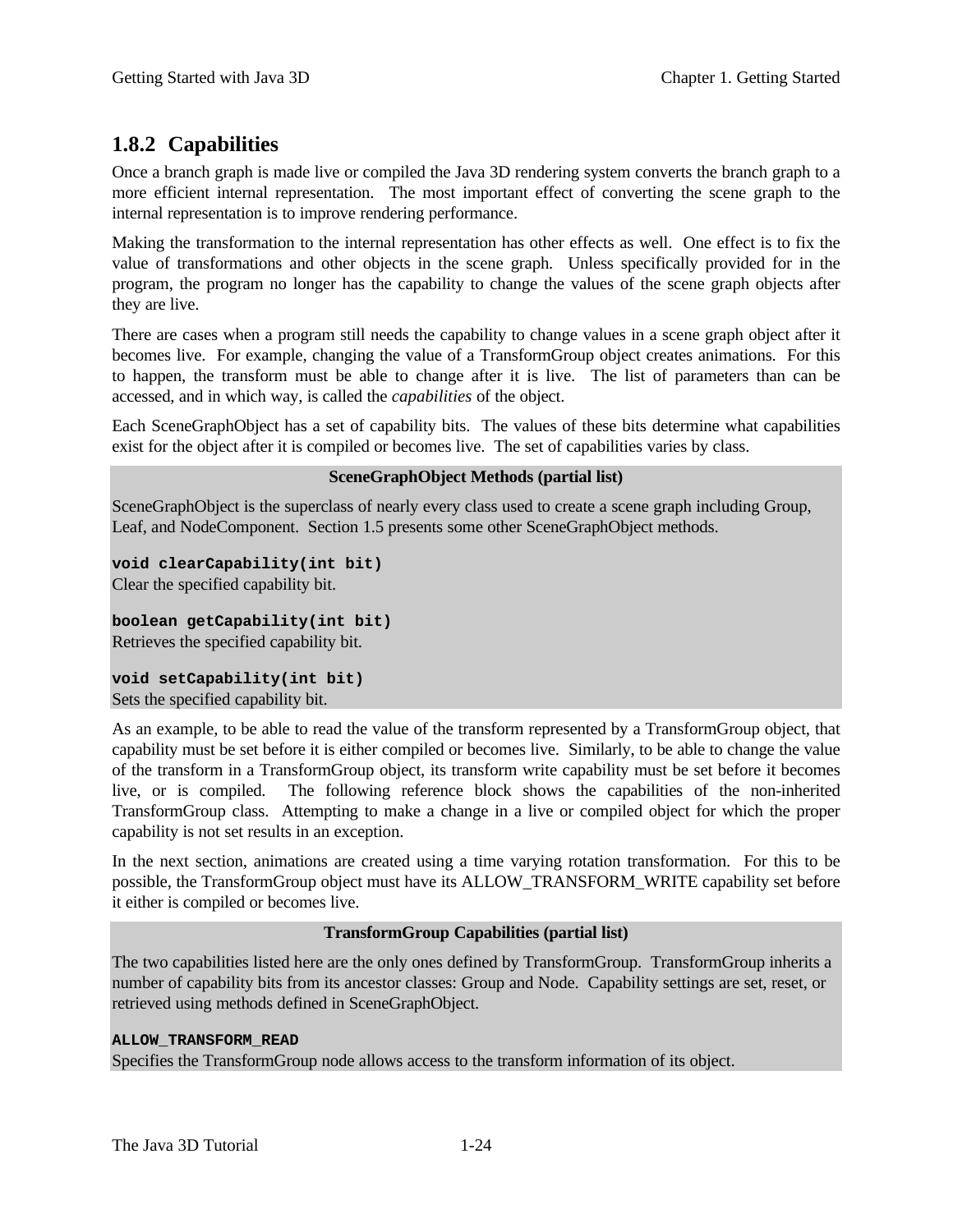#### **ALLOW\_TRANSFORM\_WRITE**

Specifies the TransformGroup node allows writing the transform information of its object.

Capabilities control access to other aspects of a TransformGroup object as well. TransformGroup object inherits capability settings from its ancestor classes: Group and Node. Some of the capabilities of Group are shown in the following reference block.

#### **Group Capabilities (partial list)**

TransformGroup inherits a number of capability bits from its ancestor classes

#### **ALLOW\_CHILDREN\_EXTEND**

Setting this capability allows children to be added to the Group node after it is compiled, or made live.

#### **ALLOW\_CHILDREN\_READ**

Setting this capability allows the references to the children of the Group node to be read after it is compiled, or made live.

#### **ALLOW\_CHILDREN\_WRITE**

<span id="page-30-0"></span>Setting this capability allows the references to the children of the Group node to be written (changed) after it is compiled, or made live.

# **1.9 Adding Animation Behavior**

In Java 3D, Behavior is a class for specifying animations of or interaction with visual objects. The behavior can change virtually any attribute of a visual object. A programmer can use a number of predefined behaviors or specify a custom behavior. Once a behavior is specified for a visual object, the Java 3D system updates the position, orientation, color, or other attributes, of the visual object automatically.

The distinction between animation and interaction is whether the behavior is activated in response to the passing of time or in response to user activities, respectively.

Each visual object in the virtual universe can have its own predefined behavior. In fact, a visual object may have multiple behaviors. To specify a behavior for a visual object, the programmer creates the objects that specify the behavior, adds the visual object to the scene graph, and makes the appropriate references among scene graph objects and the behavior objects.

In a virtual universe with many behaviors, a significant amount of computing power could be required just for computing the behaviors. Since both the renderer and behaviors use the same processor(s), it is possible the computational power requirement for behaviors could degrade rendering performance<sup>4</sup>.

Java 3D allows the programmer to manage this problem by specifying a spatial boundary for a behavior to take place. This boundary is called a *scheduling region*. A behavior is not active unless the ViewPlatform's *activation volume* intersects a Behavior object's scheduling region. In other words, if there is no one in the forest to see the tree falling, it does not fall. The scheduling region feature makes Java 3D more efficient in handling a virtual universe with many behaviors.

An Interpolator is one of a number of predefined behavior classes in the core Java 3D package created which are subclasses of Behavior. Based on a time function, the Interpolator object manipulates the

 $\overline{a}$ 

<sup>&</sup>lt;sup>4</sup> Special graphics processors may be involved in the rendering process depending on the hardware environment and the implementation of Java 3D. Even so, it is still possible to have too many behaviors in a virtual universe to render quickly.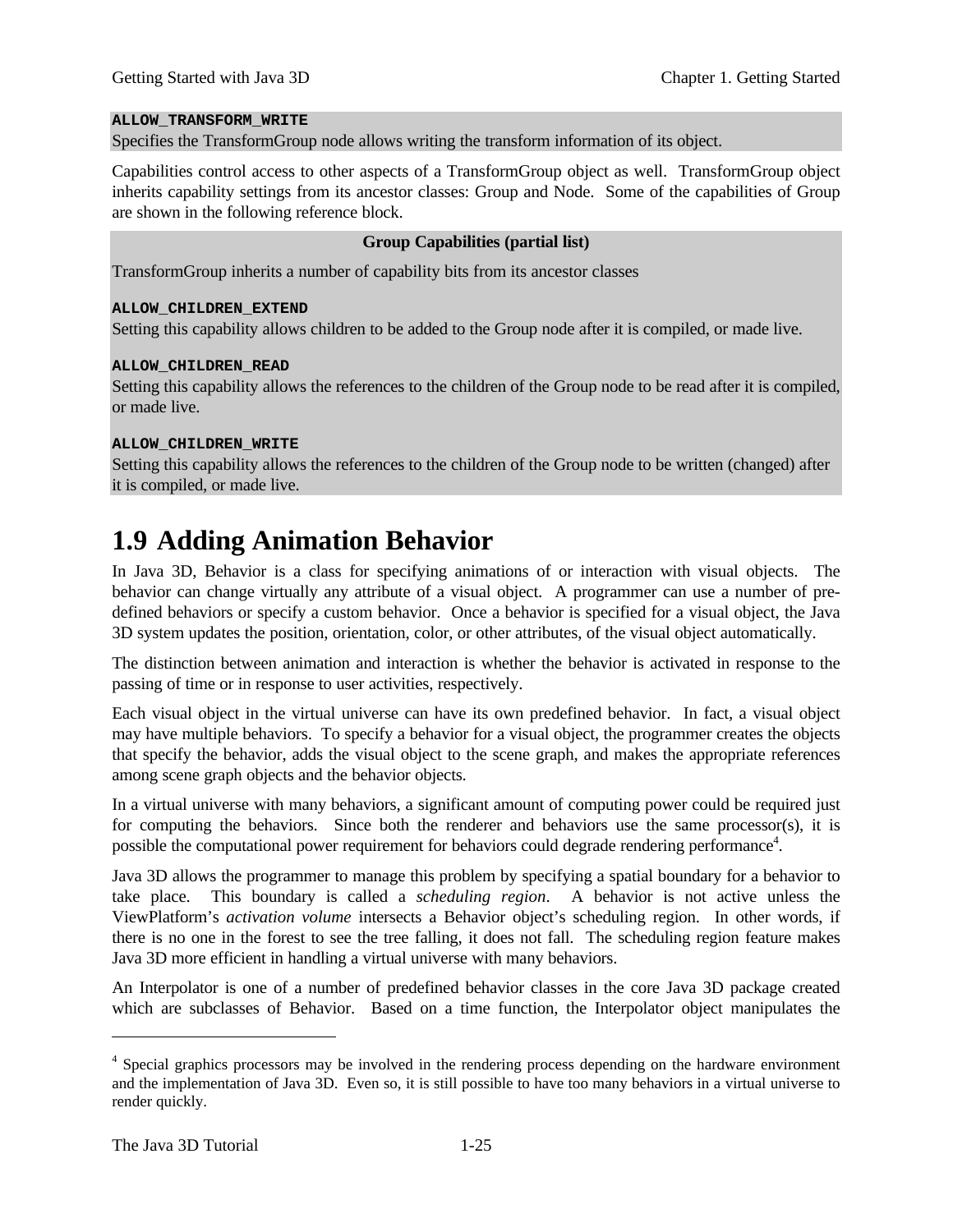parameters of a scene graph object. For example, for the RotationInterpolator, manipulates the rotation specified by a TransformGroup to affect the rotation of the visual objects which are ancestors of the TransformGroup.

Figure 1-17 enumerates the steps involved in specifying an animation with an interpolator object. The five steps of Figure 1-17 form a recipe for creating an interpolation animation behavior.

|    | 1. Create a target TransformGroup                      |
|----|--------------------------------------------------------|
|    | Set the ALLOW_TRANSFORM_WRITE capability               |
|    | 2. Create an Alpha <sup>5</sup> object                 |
|    | Specify the time parameters for the alpha              |
|    | 3. Create the interpolator object                      |
|    | Have it reference the Alpha and TransformGroup objects |
|    | Customize the behavior parameters                      |
| 4. | Specify a scheduling region                            |
|    | Set the scheduling region for the behavior             |

5. Make the behavior a child of the TransformGroup

#### <span id="page-31-0"></span>**Figure 1-17 Recipe for Adding Behaviors to a Java 3D Visual Objects**

### **1.9.1 Specifying Animation Behavior**

A behavior action can be a change in location (PositionInterpolator), orientation (RotationInterpolator), size (ScaleInterpolator), color (ColorInterpolator), or transparency (TransparencyInterpolator) of a visual object. As mentioned before, Interpolators are predefined behavior classes. All of the mentioned behaviors are possible without using an interpolator; however, interpolators make creating a behavior much easier. Interpolators classes exist to provide other actions, including combinations of these actions. The details of these classes are presented in Section 5.2 and can be found in the API specification. The RotationInterpolator class is used in an example below.

#### **RotationInterpolator Class**

This class is used to specify a rotation behavior of a visual object or a group of visual objects. A RotationIterpolator object changes a TransformGroup object to a specific rotation in response to the value of an Alpha object. Since the value of an Alpha object changes over time, the rotation changes as well. A RotationInterpolator object is flexible in specification of what axis of rotation, starting angle, and ending angle.

For simple constant rotations, the RotationInterpolator object has the following constructor that can be used:

#### **RotationInterpolator Constructor (partial list)**

This class defines a behavior that modifies the rotational component of its target TransformGroup by linearly interpolating between a pair of specified angles (using the value generated by the specified Alpha object). The interpolated angle is used to generate a rotation transform.

 $\overline{a}$ 

<sup>&</sup>lt;sup>5</sup> Alpha is a class in Java 3D for creating time varying functions. See section 1.9.2 and/or the glossary for more information.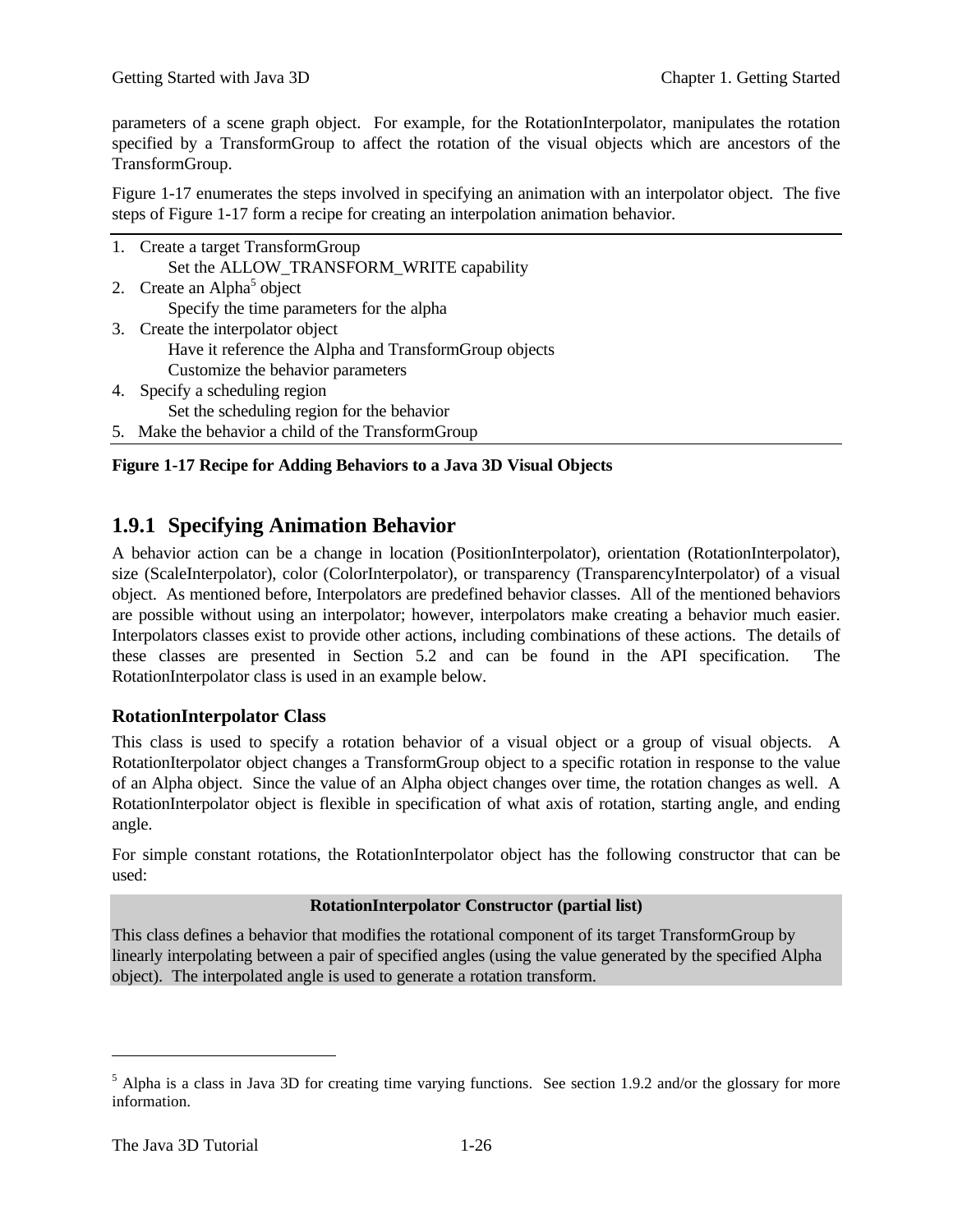#### **RotationInterpolator(Alpha alpha, TransformGroup target)**

This constructor uses default values for some parameters of the interpolator to construct a full rotation about the y-axis using the specified interpolator target TransformGroup. parameters:

alpha – the time varying function to reference. target – the TransformGroup object to modify.

<span id="page-32-0"></span>The target TransformGroup object of an interpolator must have write capability. Information on capabilities is presented in Section 1.8.

### **1.9.2 Time Varying Functions: Mapping a Behavior to Time**

Mapping an action to time is done using an Alpha object. The specification of the alpha object can be complex. Some basic information on the Alpha class is presented here.

#### **Alpha Class**

Alpha class objects are used to create a time varying function. The Alpha class produces a value between zero and one, inclusive. The value it produces is dependent on the time and the parameters of the Alpha object. Alpha objects are commonly used with an Interpolator behavior object to provide animations of visual objects.

<span id="page-32-1"></span>There are ten parameters to Alpha, giving the programmer tremendous flexibility. Without getting into the details of each parameter, know that an instance of Alpha can easily be combined with a behavior to provide simple rotations, pendulum swings, and one-time events such as door openings, or rocket launches.

#### **Alpha Constructor**

The alpha class provides objects for converting time into an alpha value (a value in the range 0 to 1). The Alpha object is effectively a function of time that generates alpha values in the range zero to one, inclusive. A use of the Alpha object is to provide values for Interpolator behaviors. The function f(t) and the characteristics of the Alpha object are determined by user-definable parameters:

#### **Alpha()**

Continuous looping with a period of one second.

#### **Alpha(int loopCount, long increasingAlphaDuration)**

This constructor takes only the loopCount and increasingAlphaDuration as parameters and assigns the default values to all of the other parameters. The resulting Alpha object produces values starting at zero increasing to one. This repeats the number of times specified by loopCount. If loopCount is –1, the alpha object repeats indefinitely. The time it takes to get from zero to one is specified in the second parameter using a scale of milliseconds.

Parameters:

loopCount - number of times to run this alpha object; a value of -1 specifies that the alpha loops indefinitely.

increasingAlphaDuration - time in milliseconds during which alpha goes from zero to one

### **1.9.3 Scheduling Region**

As mentioned in section 1.9, each behavior has scheduling bounds. The scheduling bounds for a behavior are set using the setSchedulingBounds method of the Behavior class.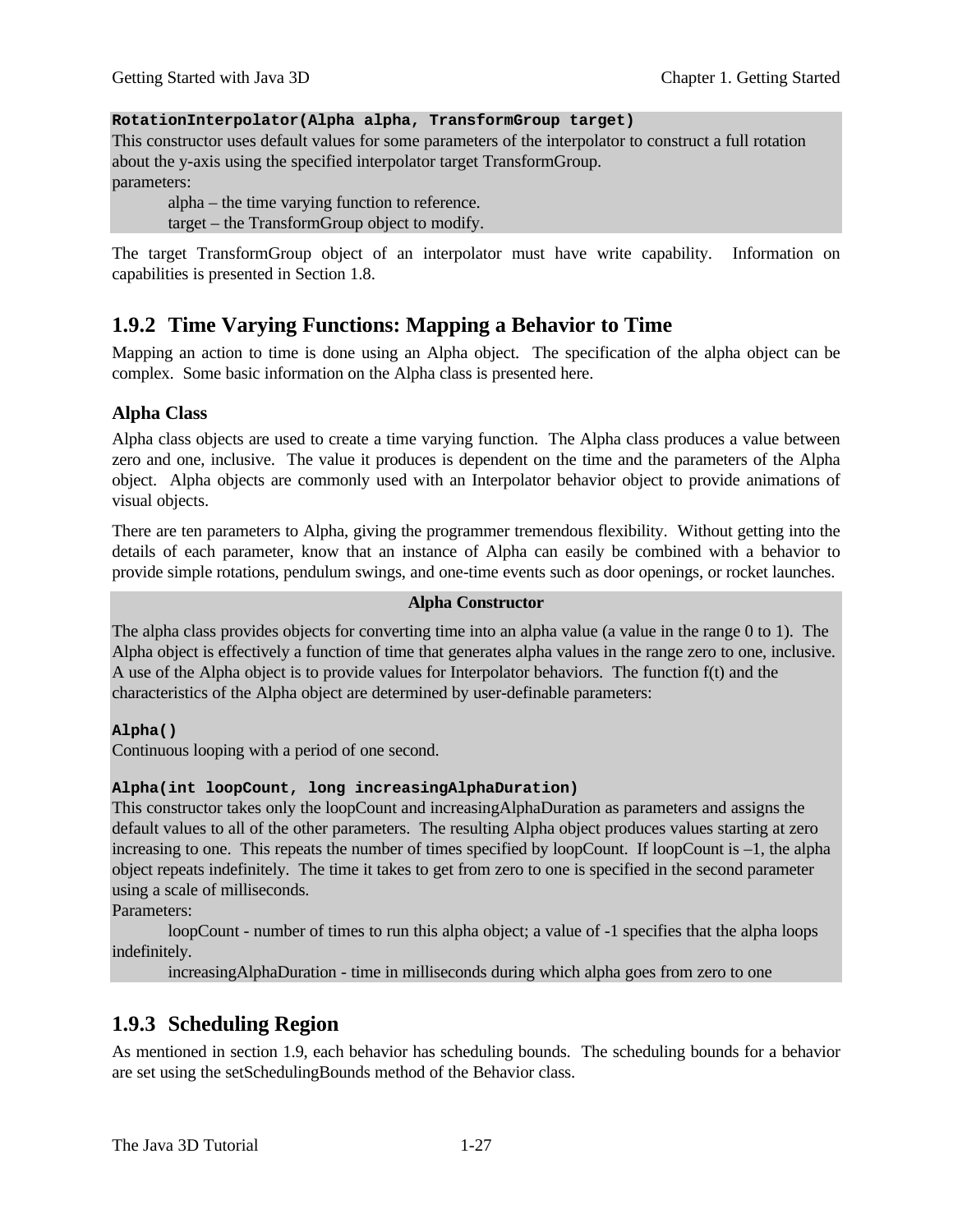There are a number of ways to specify a scheduling region, the simplest of which is to create a BoundingSphere object. Other options include bounding box and a bounding polytope. BoundingSphere class is discussed below. For information on BoundingBox and BoundingPolytope, the reader is referred to the API specification.

#### **Behavior setSchedulingBounds method**

#### **void setSchedulingBounds(Bounds region)**

Set the Behavior's scheduling region to the specified bounds. Parameters: region - the bounds that contains the Behavior's scheduling region.

#### **BoundingSphere Class**

Specifying a bounding sphere is accomplished by specifying a center point and a radius for the sphere. The normal use of the bounding sphere is to use the center at  $(0, 0, 0)$ . The radius is then selected large enough such that the sphere contains the visual object, including all possible locations for the object.

#### **Bounding Sphere Constructors (partial list)**

<span id="page-33-0"></span>This class defines a spherical bounding region that is defined by a center point and a radius.

#### **BoundingSphere()**

This constructor creates a bounding sphere centered at the origin (0, 0, 0) with a radius of 1.

#### **BoundingSphere(Point3d center, double radius)**

Constructs and initializes a BoundingSphere using the specified center point and radius.

### **1.9.4 Behavior Example: HelloJava3Dc**

Code Fragment 1-7 shows a complete example of using one of the interpolator classes to create an animation. The animation created in this code is a continuous rotation with a total rotation time of four seconds. Code Fragment 1-7 correlates with the interpolation animation recipe given in Figure 1-17.

Step 1 of the recipe is to create a TransformGroup object to modify at runtime. The target TransformGroup object of an interpolator must have write capability set. The TransformGroup object named objSpin is created on line 7. The capability of objSpin is set on line 8 of Code Fragment 1-7.

Step 2 is to create an alpha object to drive the interpolator. In the simple example shown in Code Fragment 1-7 the Alpha object, rotationAlpha, is used to specify a continuous rotation. The two parameters specified on line 16 of Code Fragment 1-7 are the number of loop iterations and the time for one cycle. The value "-1" for the loop count specifies continuous looping. The time is specified in milliseconds. The value 4000 used in the program is 4000 milliseconds which is 4 seconds. Therefore, the behavior is to rotate once every four seconds.

Step 3 of the recipe is to create the interpolator object. The RotationInterpolator object rotate is created on lines 21 and 22. The interpolator must have references to the target transform and alpha objects. This is accomplished in the constructor. In this example, the RotationInterpolator's default behavior is used. The default behavior of the RotationInterpolator is to make a full rotation about the y-axis.

Step 4 is to specify a scheduling region. In Code Fragment 1-7, a BoundingSphere object is used with its default values. The BoundingSphere object is created on line 25. The sphere is set as the bounds for the behavior on line 26.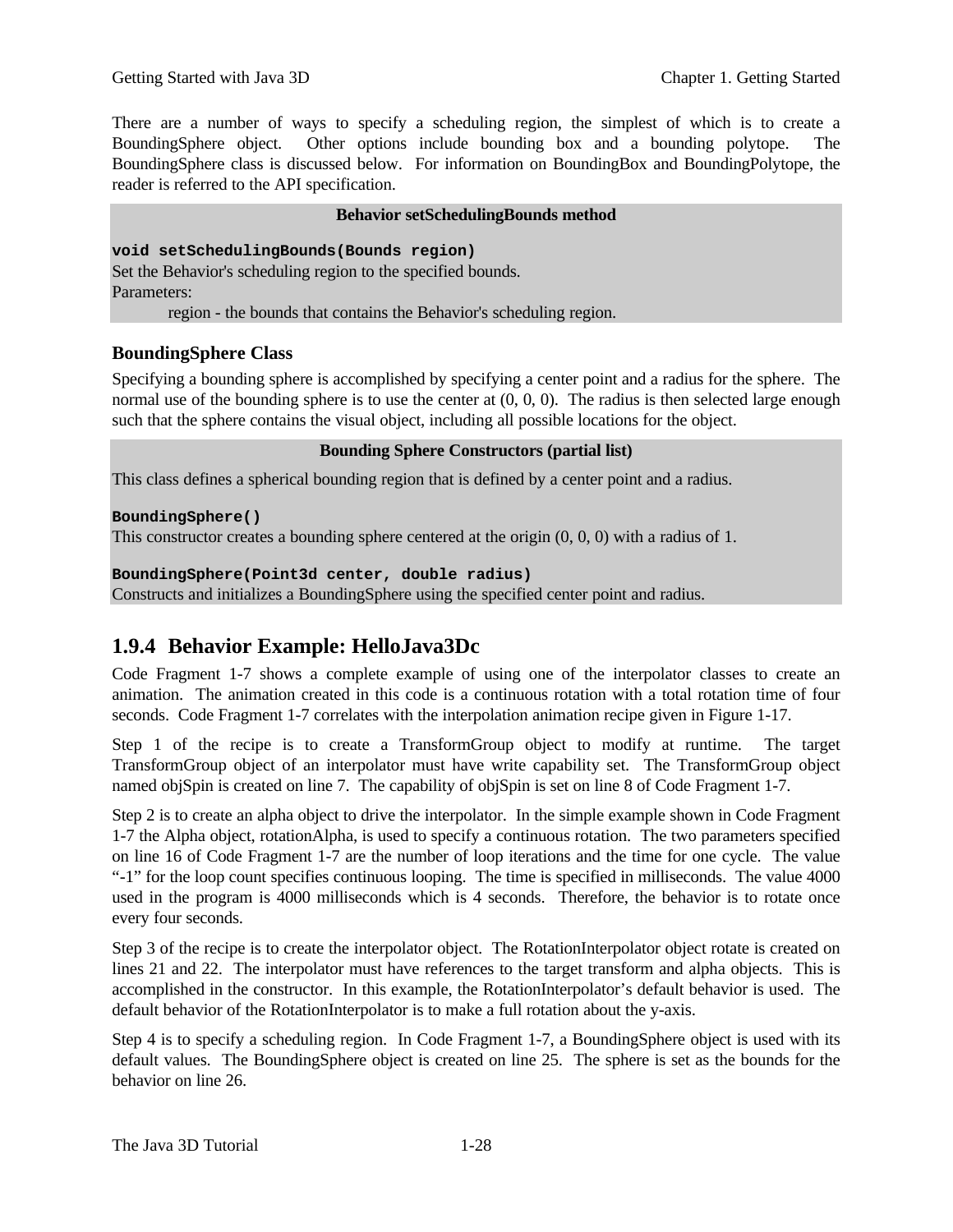The final step, step 5, makes the behavior a child of the TransformGroup. This is accomplished on line 27.

```
1. public BranchGroup createSceneGraph() {
2. // Create the root of the branch graph
3. BranchGroup objRoot = new BranchGroup();
4.
5. // Create the transform group node and initialize it to the
6. // identity. Add it to the root of the subgraph.
7. TransformGroup objSpin = new TransformGroup();
8. objSpin.setCapability(TransformGroup.ALLOW_TRANSFORM_WRITE);
9. objRoot.addChild(objSpin);
10.
11. // Create a simple shape leaf node, add it to the scene graph.
12. // ColorCube is a Convenience Utility class
13. objSpin.addChild(new ColorCube(0.4));
14.
15. // create time varying function to drive the animation
16. Alpha rotationAlpha = new Alpha(-1, 4000);
17.
18. // Create a new Behavior object that performs the desired
19. // operation on the specified transform object and add it into
20. // the scene graph.
21. RotationInterpolator rotator =
22. new RotationInterpolator(rotationAlpha, objSpin);
23.
24. // a bounding sphere specifies a region a behavior is active
25. BoundingSphere bounds = new BoundingSphere();
26. rotator.setSchedulingBounds(bounds);
27. objSpin.addChild(rotator);
28.
29. return objRoot;
30. } // end of createSceneGraph method
```
#### **Code Fragment 1-7 createSceneGraph method with RotationInterpolator Behavior**

Code Fragment 1-7 is used with some previous code fragments to form the example program HelloJava3Dc. HelloJava3Dc.java can be found in the examples/HelloJava3D/ directory and can be run as an application. The running application renders the ColorCube with the behavior of rotating once every four seconds.

The HelloJava3Dc creates the scene graph shown in Figure 1-18. The rotation object is both a child of the TransformGroup **objSpin** and has a reference to it. While this relationship appears to violate the no-cycles restriction of the scene graph, it does not. Recall that reference arcs (dashed arrows) are not part of the scene graph. The dashed line from the Behavior to the TransformGroup is that reference.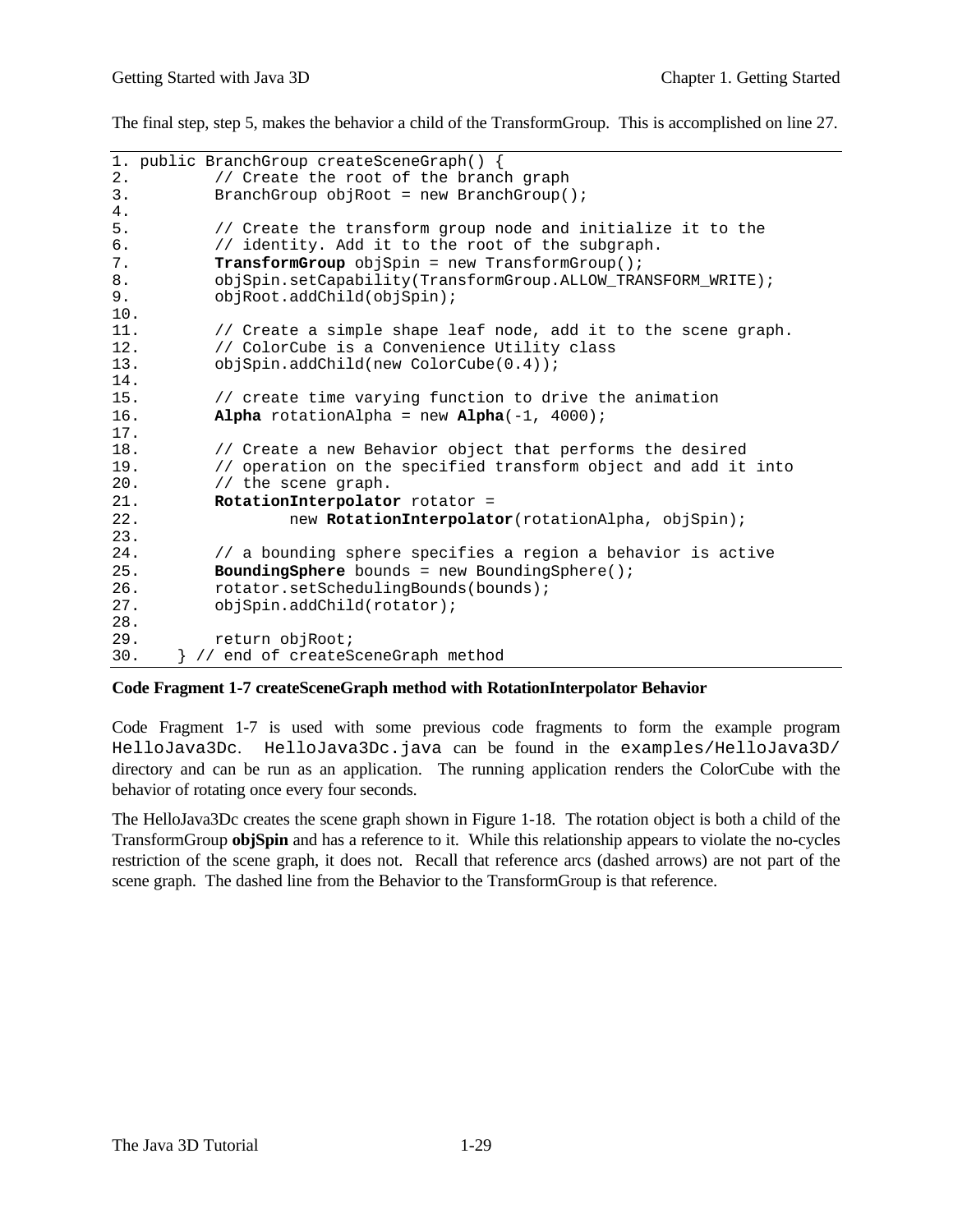![](_page_35_Figure_2.jpeg)

#### **Figure 1-18 Scene Graph for HelloJava3Dc Example**

The image in Figure 1-19 shows one frame of the spinning ColorCube from HelloJava3Dc.

<span id="page-35-0"></span>![](_page_35_Picture_5.jpeg)

**Figure 1-19 An Image of the ColorCube in Rotation as Rendered by HelloJava3Dc**

### **1.9.5 Transformation and Behavior Combination Example: HelloJava3Dd**

Of course, you can combine behaviors with the rotation transforms of the previous examples. In HelloJava3Dd.java this is done. In the content branch graph, there are objects named **objRotate** and **objSpin**, which distinguish between the static rotation and the continuous spin (rotation behavior) of the cube object respectively. The code is shown in Code Fragment 1-8. The resulting scene graph is in Figure 1-20.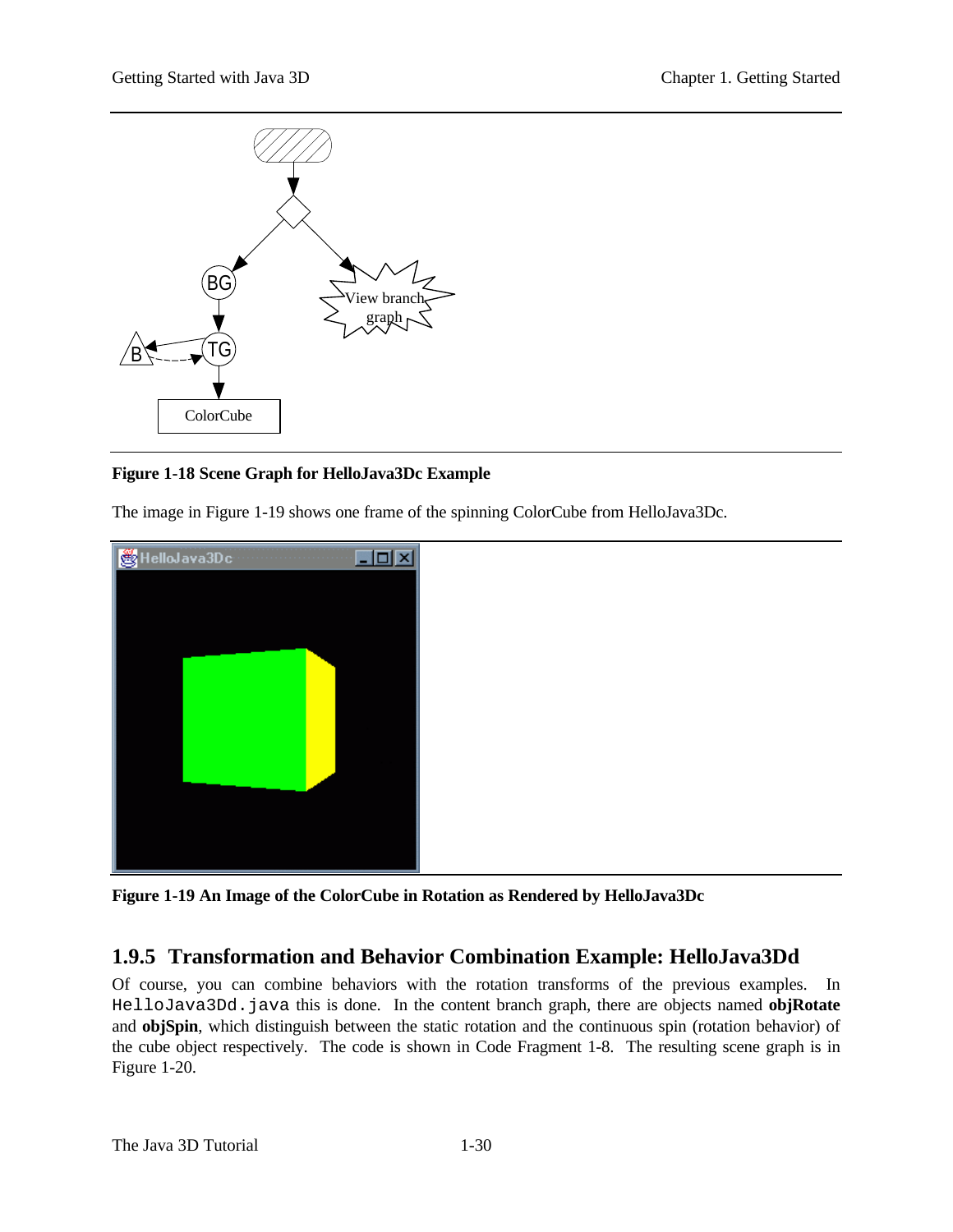1. public BranchGroup createSceneGraph() { 2. // Create the root of the branch graph 3. BranchGroup objRoot = new BranchGroup();  $\frac{4}{5}$ . // rotate object has composite transformation matrix 6. Transform3D rotate = new Transform3D(); 7. Transform3D tempRotate = new Transform3D(); 8.<br>9. 9. rotate.rotX(Math.PI/4.0d);<br>10. tempRotate.rotY(Math.PI/5. tempRotate.rotY(Math.PI/5.0d); 11. rotate.mul(tempRotate); 12. 13. TransformGroup objRotate = new TransformGroup(rotate);  $14.15.$ // Create the transform group node and initialize it to the 16. // identity. Enable the TRANSFORM WRITE capability so that 17. // our behavior code can modify it at runtime. Add it to the 18. // root of the subgraph. 19. TransformGroup objSpin = new TransformGroup(); 20. objSpin.setCapability(TransformGroup.ALLOW\_TRANSFORM\_WRITE); 21. 22. objRoot.addChild(objRotate); 23. objRotate.addChild(objSpin);  $\frac{24}{25}$ . // Create a simple shape leaf node, add it to the scene graph. 26. // ColorCube is a Convenience Utility class 27. objSpin.addChild(new ColorCube(0.4)); 28. 29. // Create a new Behavior object that performs the desired<br>30. // operation on the specified transform object and add it // operation on the specified transform object and add it into 31. // the scene graph. 32. Transform3D yAxis = new Transform3D(); 33. Alpha rotationAlpha = new Alpha(-1, 4000); 34. 35. RotationInterpolator rotator = 36. new RotationInterpolator(rotationAlpha, objSpin, yAxis, 37. 0.0f, (float) Math.PI\*2.0f); 38.<br>39. 39.  $\frac{1}{2}$  a bounding sphere specifies a region a behavior is active 40.  $\frac{1}{2}$  create a sphere centered at the origin with radius of 1  $1/$  create a sphere centered at the origin with radius of 1 41. BoundingSphere bounds = new BoundingSphere(); 42. rotator.setSchedulingBounds(bounds);<br>43. objSpin.addChild(rotator); objSpin.addChild(rotator);  $\frac{44}{45}$ . return objRoot; 46.} // end of createSceneGraph method of HelloJava3Dd

**Code Fragment 1-8 Content Branch for Rotated Spinning ColorCube of HelloJava3Dd**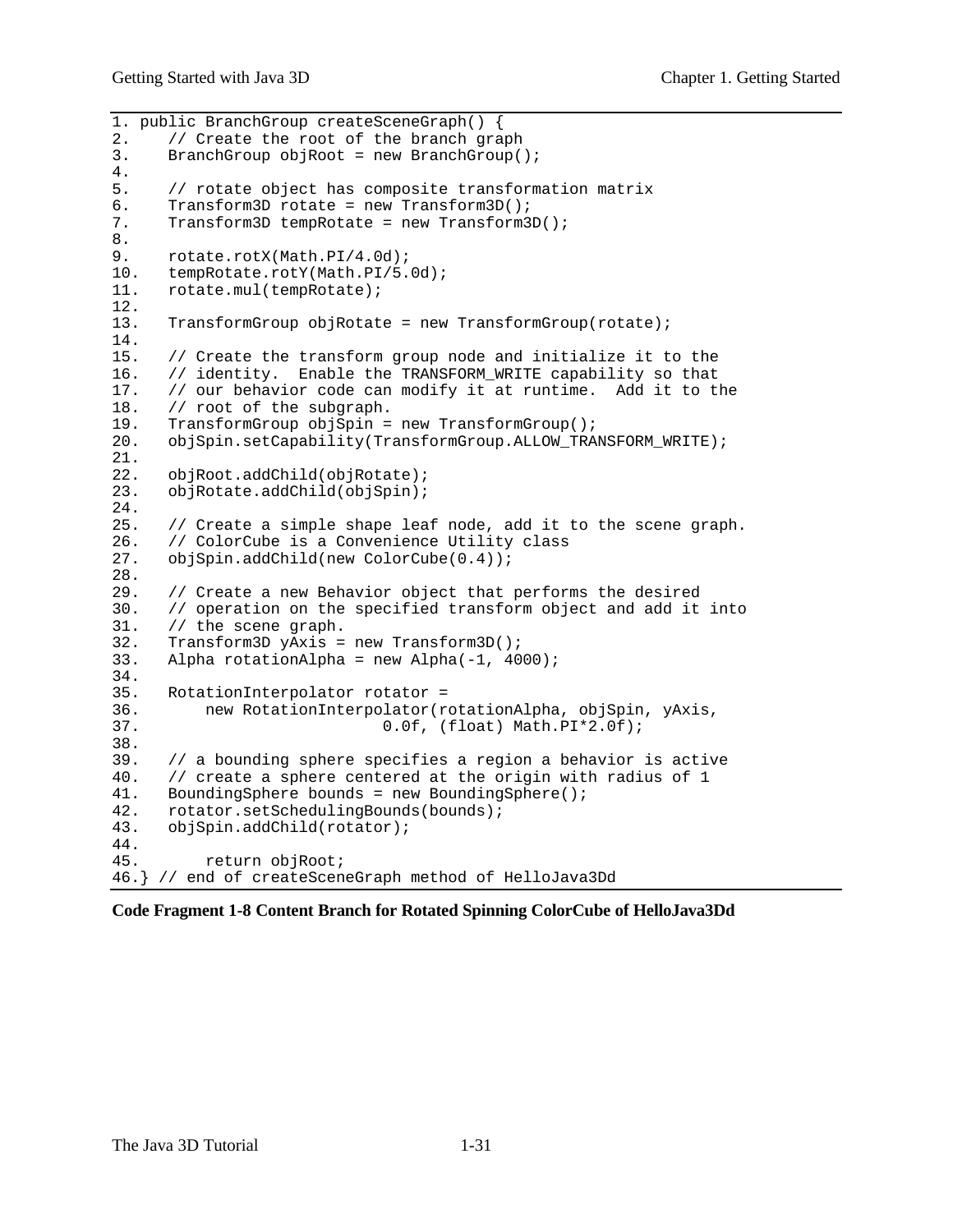![](_page_37_Figure_2.jpeg)

**Figure 1-20 Scene Graph for HelloJava3Dd Example**

The image in Figure 1-21 shows one frame of the spinning and rotated ColorCube from HelloJava3Dd.

![](_page_37_Picture_5.jpeg)

**Figure 1-21 An Image of the ColorCube in Rotation as Rendered by HelloJava3Dd**